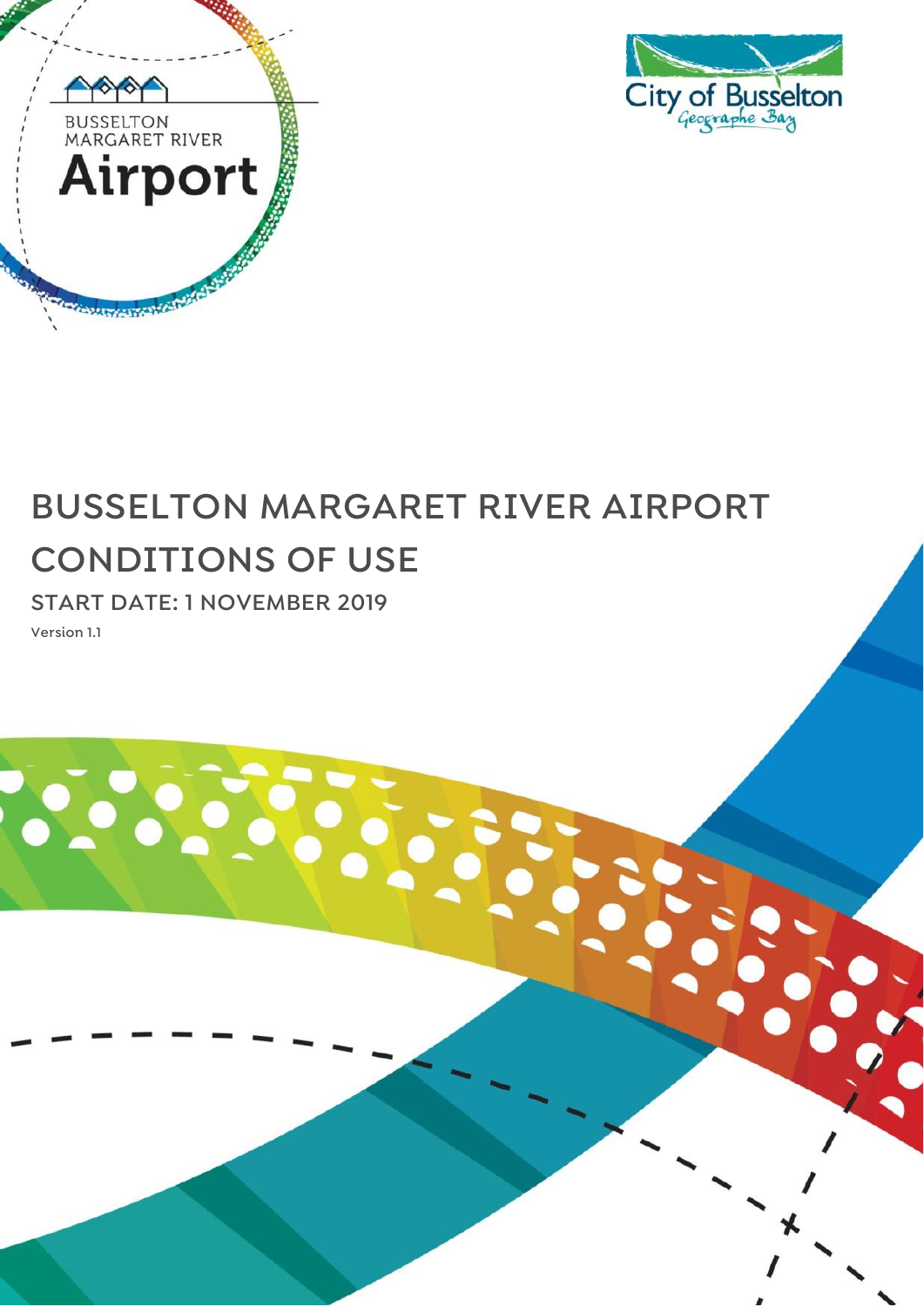## **1. These Conditions of Use**

#### **1.1** Commencement

These Conditions of Use commence on the Start Date.

#### **1.2** Notification of Conditions of Use

We will take reasonable steps to notify you of the Conditions of Use prior to the Start Date.

#### **1.3** Deemed acceptance of Conditions of Use

If you access or use the Airport after the Start Date then this will constitute acceptance by you of these Conditions of Use.

#### **1.4** Inconsistency

In the case of an inconsistency between:

- (1) these Conditions of Use and any Other Agreement (including an ASA), the Other Agreement will prevail unless otherwise specifically stated in these Conditions of Use or that Other Agreement; and
- (2) a clause of these Conditions of Use and a Schedule or annexure to these Conditions of Use, the clause of these Conditions of Use will prevail,

to the extent of the inconsistency.

## **2. Your use of the Airport**

#### **2.1** Access and use

We will provide you with certain access to and use of the Airport and the Aviation Services subject to these Conditions of Use.

#### **2.2** Your primary obligations

You must:

- (1) comply with and ensure your Associates comply with these Conditions of Use;
- (2) obtain and keep current all necessary Approvals required for your use of the Airport;
- (3) promptly pay all applicable Aviation Charges and Government Mandated Charges in connection with your use of the Airport;
- (4) comply with any Airport Operating Procedures and Operating Policy;
- (5) comply with the requirements of the *Civil Aviation Act 1988* (Cth), the *Civil Aviation Regulations 1988* (Cth), the *Air Navigation Act 1920* (Cth), the *Air Navigation Regulations 2016* (Cth) and Airservices Australia publications including aeronautical information publications, enroute supplements and notice to airmen;
- (6) comply with the requirements of all CASA and Airservices Australia rules and regulations, orders, instructions, directions and notices;
- (7) comply with any local flying restrictions;
- (8) comply at all times with all relevant Laws and the our policies and procedures including the Noise Management Plan;
- (9) comply with any safety and security directions notified by us, a Relevant Authority, the Australian Federal Police or the Western Australian Police from time to time and necessary for the day to day operations of the Airport;
- (10) only use the Airport during the standard hours of operation unless you have first obtained the prior approval of the Airport Manager; and
- (11) comply with all reasonable and lawful conditions, instructions, orders or directions made by us or a Relevant Authority.

#### **2.3** Restrictions

You must not:

(1) interfere with the use and enjoyment of other users of any common areas at the Airport;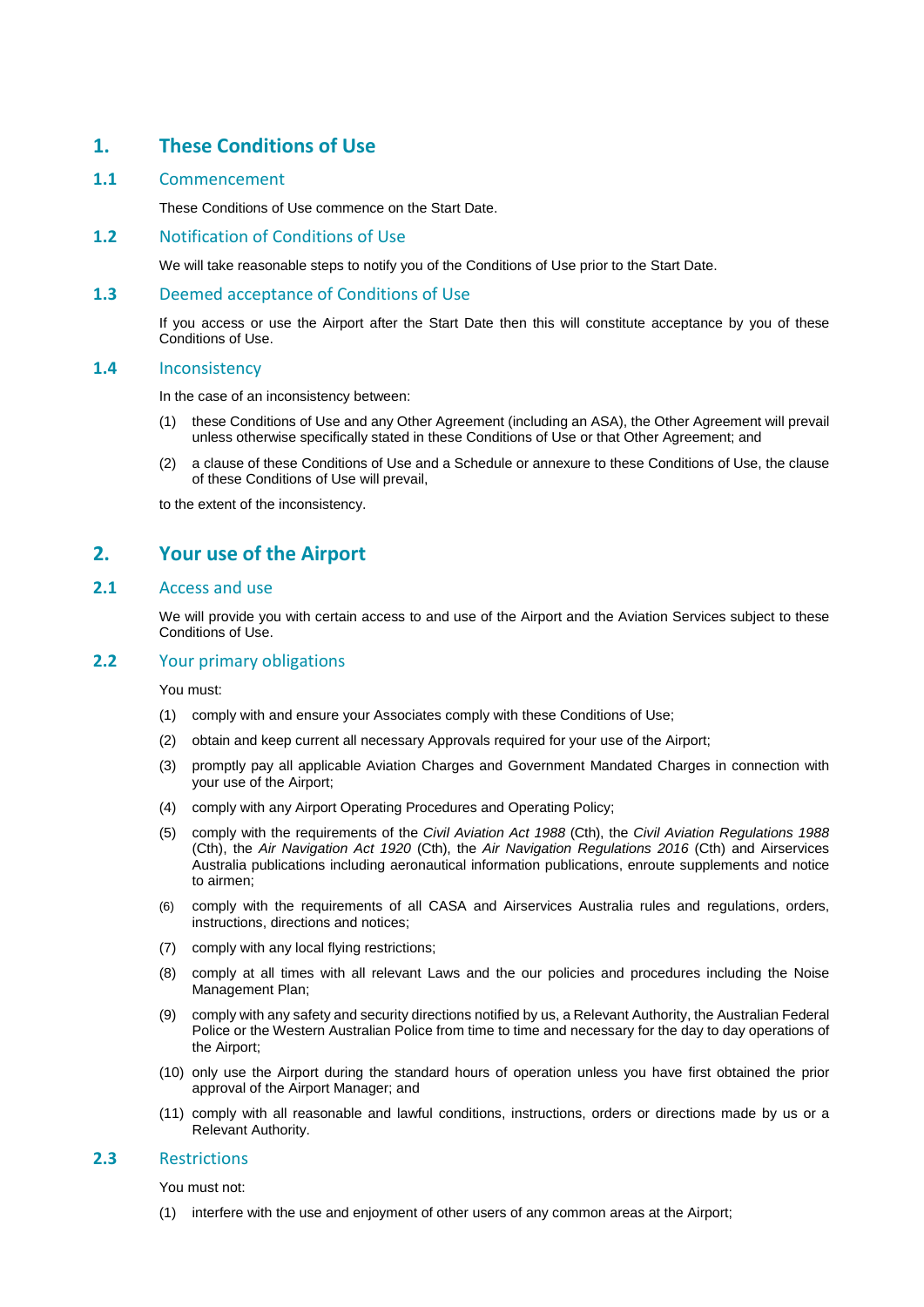- (2) without our prior written consent, restrict, obstruct or hinder:
	- (a) any part of the common areas at the Airport;
	- (b) access to any parts of the Airport by other users (including entrances, exits, driveways and other parts of the common areas);
	- (c) any vehicle access to the Airport, including to any set down or pick up areas; or
	- (d) access by us to any part of the Airport;
- (3) conduct any illegal or unlawful activities at the Airport.

#### **2.4** Prior permission required

You must not without our prior permission:

- (1) operate Aircraft greater than 5,700 kilograms MTOW at the Airport; or
- (2) nominate the Airport as an Alternate Airport for use by an Aircraft greater than 5,700 kilograms.

#### **2.5** Scheduling rules

- (1) We may at any time make or change scheduling rules for the use of the Airport and Aviation Services which will take effect on the day we specify.
- (2) If we want to make or change scheduling rules we will first consult with affected Airport users and use our reasonable endeavours to accommodate the relevant Airport user requirements.
- (3) You agree to comply at all times with any scheduling rules we make from time to time.

## **3. Information you must provide us**

### <span id="page-2-0"></span>**3.1** Information to be provided to us

- (1) If requested, you must provide to us, in such form as may be reasonably required by us information relating to your use of the Airport, including:
	- (a) your name, address, ABN and contact details (including postal address, phone number and email address);
	- (b) evidence, to our satisfaction, that you have in place a security program that meets our security requirements and otherwise complies with all applicable laws;
	- (c) evidence, to our satisfaction, that you have in place emergency procedures that meet our emergency and safety requirements and otherwise complies with the Airport Emergency Plans and all applicable laws;
	- (d) evidence, to our satisfaction, of the insurance policies you hold that are consistent with the requirements of clause [13](#page-8-0) and confirmation that these policies will remain current at all times when you are using the Airport;
	- (e) the names, addresses, telephone numbers, facsimile numbers and all other relevant contact details of your key personnel and designated security officer to enable us to contact them at any time regarding emergencies or security or operational matters in connection with your use of the Airport;
	- (f) proposed ground handling arrangements for operating crew, passengers and cargo;
	- (g) arrangements for the repositioning of stationary aircraft
	- (h) confirmation that the types and standards of aircraft being flown by you into and from the Airport are compliant with the *Air Navigation (Aircraft Noise) Regulations 2018* (Cth); and
	- (i) details of the type, registration, configuration and MTOW of each aircraft.
- (2) You must provide us with the details of any changes made to information required under this claus[e 3.1,](#page-2-0) within one month of any change.

#### <span id="page-2-1"></span>**3.2** Regular Public Transport Operations

(1) If you are conducting Regular Public Transport Operations you must within seven days of the end of each calendar month, provide us with a statement which specifies for the relevant month, a listing of each aircraft movement that includes details of dates of operations, flight number, aircraft registration, aircraft type, aircraft capacity, port of origin/destination, scheduled time of operation (STA/STD), block of time (ATA/ATD), total number of origin destination passengers, Transit Passengers and Transfer Passengers, any non-revenue passengers (including infants and crew) and any other reasonable detail requested by us from time to time. The statement must be provided in Excel format unless otherwise requested by us.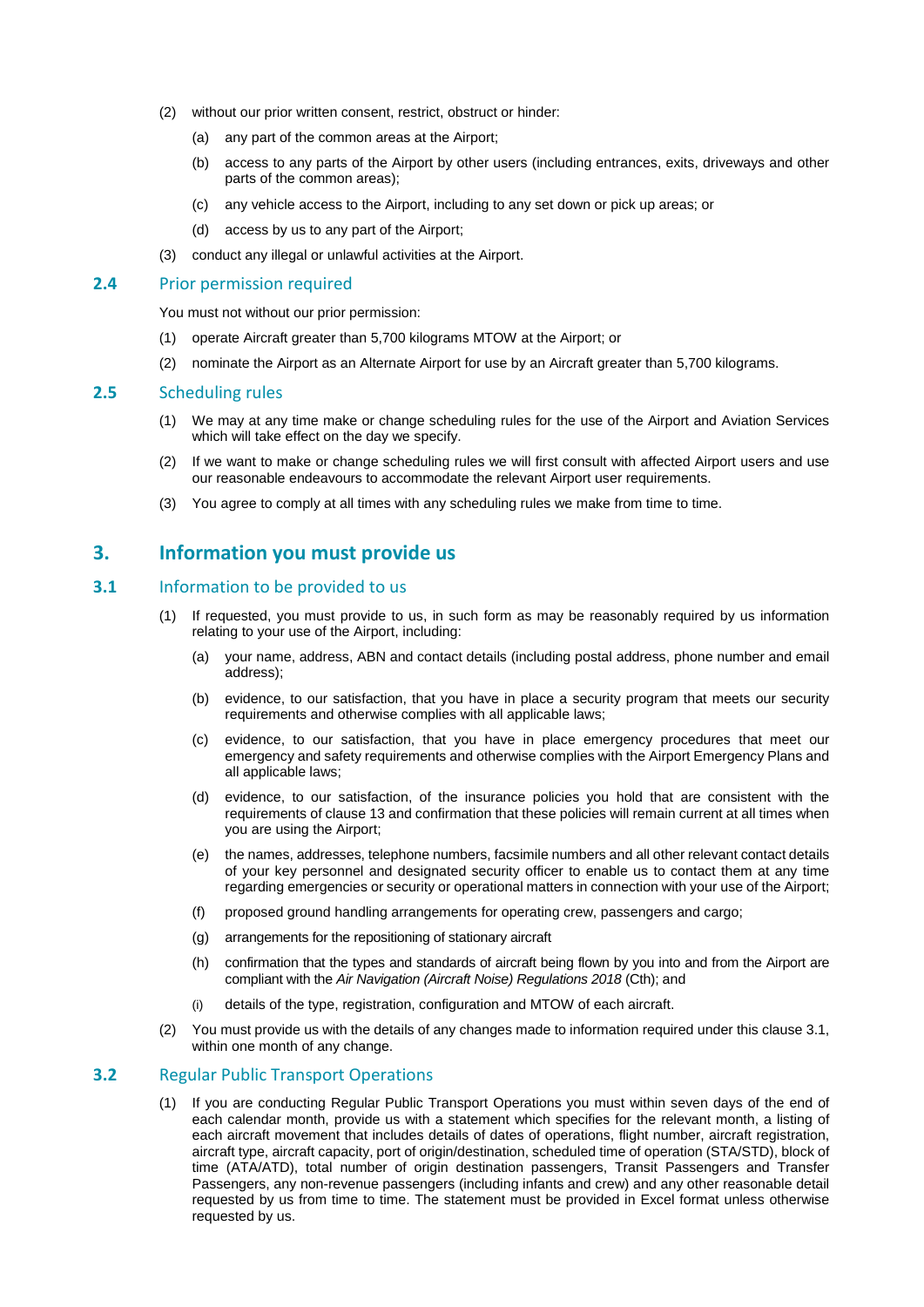- (2) Where you fail to provide the information required under clause [3.2\(](#page-2-1)1), we will calculate and levy our Charges based on the presumption of maximum seat load capacity as published by you, which amounts you are required to pay before the correct load capacity will be recalculated.
- (3) If you become aware of any error in your statement, you must inform us of the error and provide the correct information.
- (4) If we ask you to do so you must give us a certificate signed by your Auditor certifying that the information provided under clause [3.2\(](#page-2-1)1) and (3) is correct.
- (5) If the Auditor's report discloses that the Charges that were paid by you were inaccurate we may, at our option, calculate the Charges that should have been paid by you and demand payment of any unpaid Charges and any interest payable on those Charges.
- (6) We must not ask you for an Auditor's certificate more than once a year unless we have reasonable grounds for believing the information you have provided to us pursuant to clause [3.2\(](#page-2-1)1) and (3) is misleading, inaccurate or incomplete.

#### <span id="page-3-0"></span>**3.3** Non Regular Public Transport Operations

- (1) If you are using the Airport and are not involved in Regular Public Transport Operations but have an MTOW greater than 20,000 kilograms you must within seven days of the end of each calendar month, provide us with a statement which specifies for the relevant month, a listing of each aircraft movement that includes details of dates of operations, flight number, aircraft registration, aircraft type, aircraft capacity, port of origin/destination, scheduled time of operation (STA/STD), block of time (ATA/ATD), total number of origin destination Passengers, Transit Passengers and Transfer Passengers, any nonrevenue passengers (including infants and crew) and any other reasonable detail requested by us from time to time. The statement must be provided in Excel format unless otherwise requested by us.
- (2) Where you fail to provide the information required under clause [3.3\(](#page-3-0)1), when requested, we will calculate and levy our Charges based on the MTOW as published by CASA or equivalent international aircraft register.
- (3) If you become aware of any error in your statement, you must inform us of the error and provide the correct information.
- (4) If we ask you to do so you must give us a certificate signed by your Auditor certifying that the information provided under clause [3.3\(](#page-3-0)1) and (3) is correct.
- (5) If the Auditor's report discloses that the Charges that were paid by you were inaccurate we may, at our option, calculate the Charges that should have been paid by you and demand payment of any unpaid Charges and any interest payable on those Charges.
- (6) We must not ask you for an Auditor's certificate more than once a year unless we have reasonable grounds for believing the information you have provided to us pursuant to clause [3.3\(](#page-3-0)1) and (3) is misleading, inaccurate or incomplete.

#### **3.4** Training operations

You must not conduct flight training operations at our Airport without a flight training approval issued by us in accordance with the Noise Management Plan and City of Busselton Airport Local Law.

## **4. Services**

#### **4.1** Supply of services

We will supply the Aviation Services and Government Mandated Services:

- (1) in accordance with these Conditions of Use;
- (2) with due care and skill;
- (3) in accordance with all applicable Laws; and
- (4) otherwise in accordance with best industry practice for Australian airports.

## <span id="page-3-1"></span>**4.2** Facilities

- (1) Unless agreed by us, you do not have an exclusive right to use or occupy facilities at the Airport.
- (2) We may allocate you pre agreed time limited rights to use designated facilities (including the runway, taxiways, aprons and terminal facilities) for the purpose of Flight related operations.
- (3) If required by us, to honour allocations to another Airport user, you must vacate or terminate your use of the facilities referred to in claus[e 4.2\(2\)](#page-3-1) at the end of your allocated time whether or not your Flight related operations have concluded.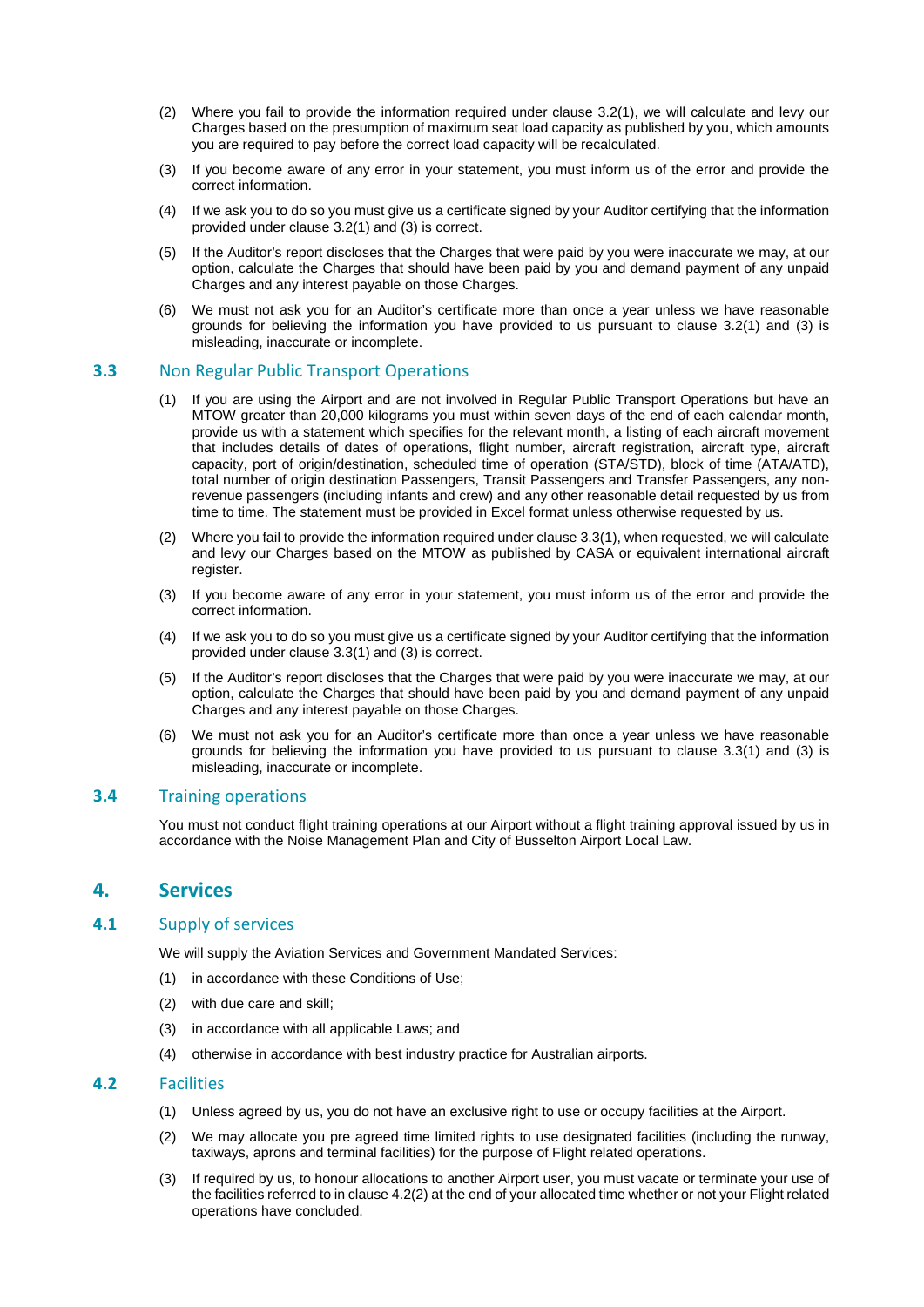#### **4.3** Use of Common User Facilities

If you use the Common User Facilities at the Airport you must comply with the Common User Conditions.

## **4.4** Other airport services and charges

These Conditions of Use do not cover or apply to:

- (1) the provision of services, including General Airport Services, other than those specified in these Conditions of Use; or
- (2) the recovery of costs and charges for the provision of those other services.

#### **4.5** Services we do not provide

For the avoidance of doubt we do not provide the following services as part of the Aviation Services or Government Mandated Services:

- (1) security services for aircraft, buildings, motor vehicles;
- (2) Air Traffic Control services;
- (3) rescue and firefighting services;
- (4) en-route services;
- (5) meteorological services;
- (6) quarantine waste disposal, customs or immigration services;
- (7) mechanical repair or maintenance services;
- (8) ground handling services, refuelling services and apron services (other than allocating aircraft parking bays);
- (9) environmental clean-up services; or
- (10) non visual navigation aid services.

#### **4.6** Ground Handling

Ground Handling Services at the Airport may be:

- (1) acquired by you from a Handling Agent licenced by us to provide Ground Handling Services at the Airport; or
- (2) undertaken by you using equipment and materials carried on your Aircraft however you must not undertake your own Ground Handling Services using equipment or materials located at the Airport without first obtaining our prior written consent or agreeing commercial terms with us.

#### **4.7** Consultation

We will consult with Airport users as often as is reasonably required to discuss the plans and development for the Airport including:

- (1) capital expenditure programs;
- (2) Airport terminal development;
- (3) master plans;
- (4) customer service standards and on time performance;
- (5) safety and security requirements and initiatives; and
- (6) statistical data for planning purposes.

## **5. Aviation Charges**

#### **5.1** Application of Aviation Charges

You agree to pay the Aviation Charges for your use of the Aviation Services.

#### **5.2** Calculation of Aviation Charges

The amount you must pay is determined in accordance with the Aviation Charges.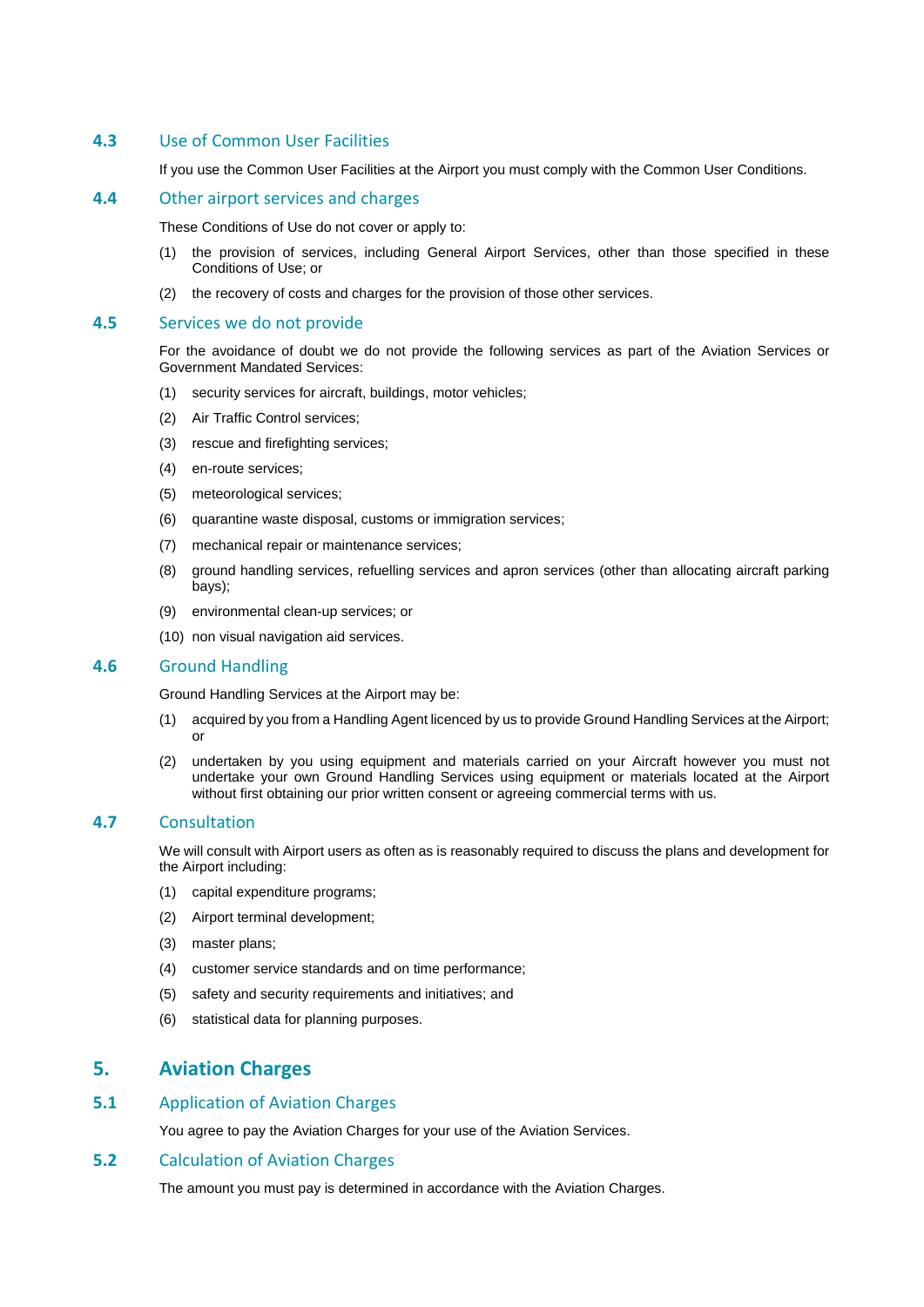#### **5.3** Variation

- (1) We may vary any of the Aviation Charges or their application at any time.
- (2) If we intend to vary any of the Aviation Charges:
	- (a) we will do so in accordance with the requirements of the *Local Government Act 1995* (WA); and
	- (b) the amendments to Aviation Charges will be published on our Website.

#### **5.4** Investment in Aviation Services

- (1) Minor investments in Aviation Services have been taken into account by us when determining the Aviation Charges.
- (2) If we decide to make a major investment in Aviation Services, we may increase the Aviation Charges at such time at our sole discretion.

## **6. Government Mandated Charges**

#### <span id="page-5-0"></span>**6.1** Government Mandated Services

We administer the Government Mandated Services for the provision of safety and security at the Airport which include (but are not limited to) the following services:

- (1) terminal passenger and cabin baggage screening;
- (2) terminal passenger checked bag screening; and
- (3) other services required by the Commonwealth Government or other lawful authority and any additional security measures we are required to take and which are provided by us to you at the Airport from time to time.

#### **6.2** Application of Government Mandated Charges

You agree to pay the Government Mandated Charges for providing the Government Mandated Services to you.

#### **6.3** Government Mandated Costs

- (1) Government Mandated Costs are the costs we incur by providing to you the Government Mandated Services.
- (2) To recover the Government Mandated Costs we impose the Government Mandated Charges on you.

#### **6.4** Changes to Government Mandated Charges

We will notify you of any changes to the Government Mandated Charges as soon as reasonably practicable.

#### **6.5** Recovery of Government Mandated Charges

The Government Mandated Charges are payable by you on a 'pass through' basis that we review every six months. Any under or over recovery of Government Mandated Costs will be adjusted in the following period by increasing or reducing the Government Mandated Charges in the following period.

#### **6.6** Management of Government Mandated Services

- (1) We will use our best endeavours to manage the provision of the Government Mandated Services in the most economically efficient and cost effective manner having regard to industry best practice and the service levels mandated by the Commonwealth Government.
- (2) We will take all reasonable steps to manage any third party costs and any third party contractors in order to efficiently manage the Government Mandated Costs.

## **7. Payment of Charges**

#### **7.1** When you must pay

- (1) You must pay us our correctly invoiced Charges.
- (2) All Charges accrue from day to day and will be invoiced monthly.

#### **7.2** Currency of payment

You must pay us in Australian dollars only.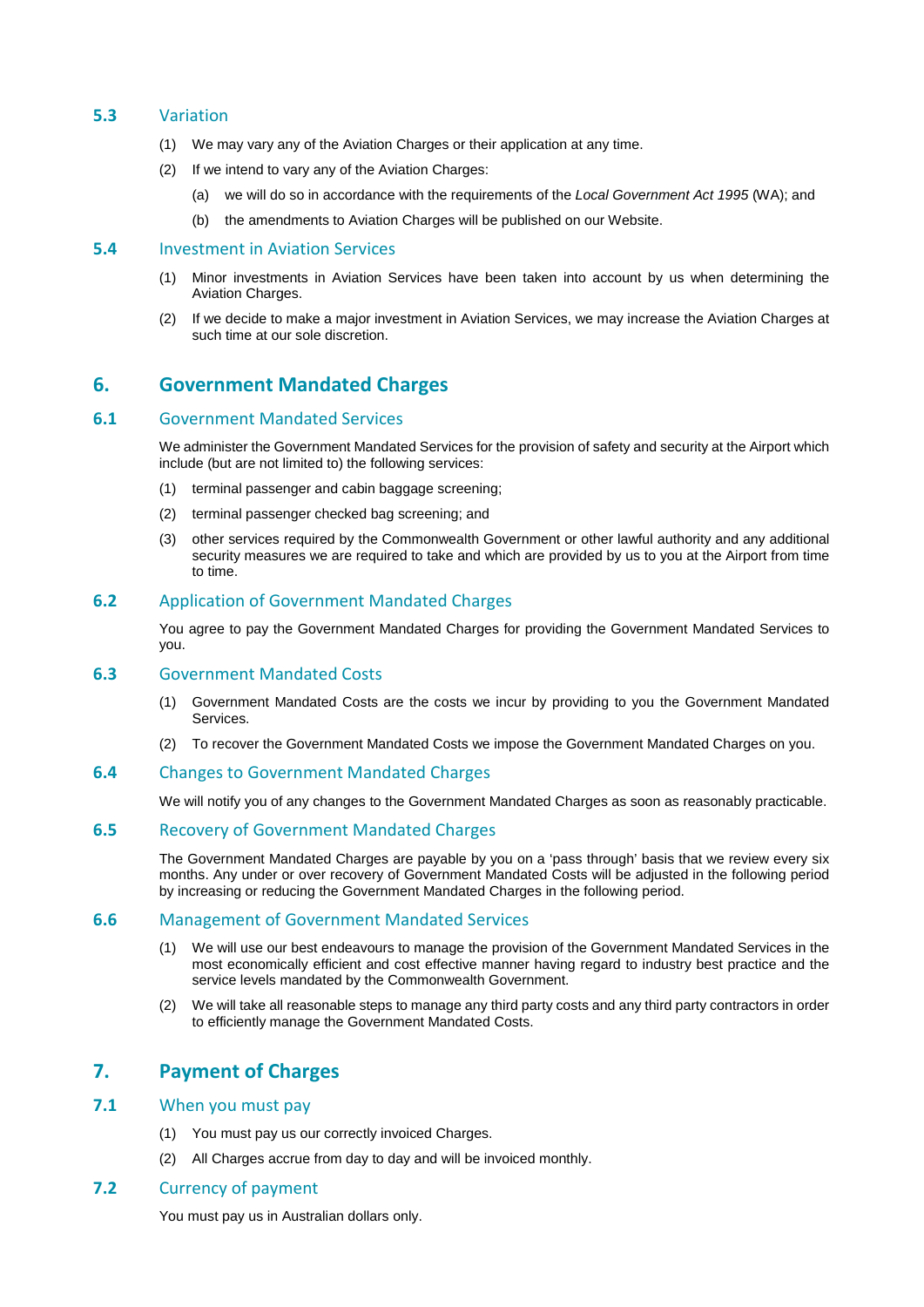## **7.3** Payment of Charges

- (1) Where invoices are issued in relation to the Charges, payment of those Charges must be made within 30 days or as specified on each invoice rendered.
- (2) You must pay the Charges specified in the invoice either by:
	- (a) direct deposit into our bank account, the details of which will be provided;
	- (b) cheque made payable to us, noting that you may also be responsible for bank charges incurred for cheque processing; or
	- (c) any other method approved by us.

#### **7.4** No set off

You must not make any set-off against or deduction from the Charges.

## **8. Failure to pay charges**

#### **8.1** Failure to pay charges when due

- (1) You must notify us immediately if you become aware that you will not, or might not be able to pay an Aviation Charge or Government Mandated Charge by the due date.
- (2) Neither your giving, nor our receipt, of that notice, affects our rights under these Conditions, and you will remain liable for the payment of the Government Mandated Charges and Aviation Charges.

#### **8.2** Interest and other costs for overdue payments

- (1) If you do not pay our invoices for the Charges when due then we may charge you interest.
- (2) Interest is calculated on a daily basis from the due date until the date of payment for the Charges at the Interest Rate.
- (3) We may recover from you any reasonable costs of recovering any unpaid Charges including any reasonable legal fees.
- (4) We will not charge interest on any amount that is the subject of a bona fide dispute under claus[e 8.3](#page-6-0) until such time as that dispute is resolved.

#### <span id="page-6-0"></span>**8.3** Disputed charges

- (1) You must notify us in writing within 14 days of the invoice date that you dispute any Aviation Charges or Government Mandated Charges shown in an invoice.
- (2) If, in our reasonable opinion, you have bona fide grounds to dispute any Aviation Charges or Government Mandated Charges, then we will negotiate with you in good faith and you must negotiate with us in good faith to resolve the dispute.

#### <span id="page-6-1"></span>**8.4** Detention of Aircraft and exclusion from access to the Airport

- If you do not pay us any amount payable under these Conditions of Use within 21 days of them becoming overdue, or negotiations over disputed amounts fail, we may:
	- (a) refuse to allow any or all of your Aircraft to use our Airport;
	- (b) use reasonable means to detain any of your Aircraft and any other ancillary equipment used to cover your operations until you have paid all outstanding amounts;
	- (c) sell any of your property or detained Aircraft to recover the Charges, interest and our costs incurred.
- (2) You acknowledge that we have the rights conferred by this clause [8.4,](#page-6-1) and submit to the obligations to pay under these Conditions of Use.
- (3) We will not exercise the rights under this clause [8.4](#page-6-1) on any amount that is the subject of a bona fide dispute under clause [8.3](#page-6-0) until such time as that dispute is resolved.

## **9. Security**

## <span id="page-6-2"></span>**9.1** Bank Guarantee

- (1) If:
	- (a) on two or more occasions, you have failed to pay Charges (which are not subject to a reasonable dispute) by the date specified within the invoice rendered; or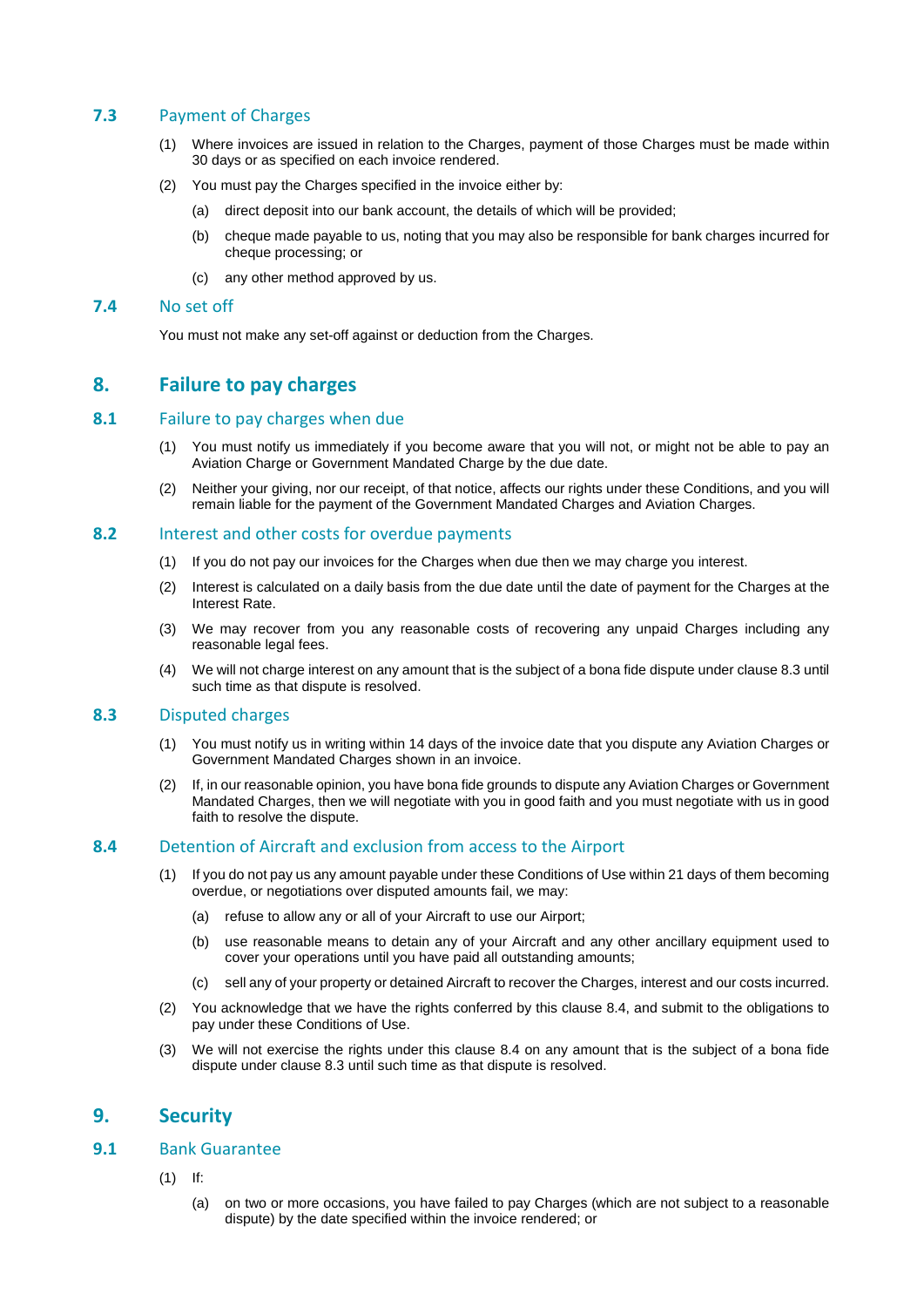(b) we have at any time commenced recovery action against you,

we may require that you provide us with a Bank Guarantee.

- (2) If we request a Bank Guarantee from you as security for your use of our Airport and the Aviation Services, you must provide the Bank Guarantee within 30 days of our request.
- (3) The amount of the Bank Guarantee will be the greater of:
	- (a) ten thousand dollars; and
	- (b) the aggregate of the previous three months charges payable by you to us.
- (4) We may on 30 days written notice require you to increase the amount of the Bank Guarantee if:
	- (a) you fail to pay any Charges; or
	- (b) you fail to comply with these Conditions of Use.

#### **9.2** Default

- (1) If you fail to pay any Charges or cause any damage to the Airport or otherwise breach these Conditions of Use we may immediately and without notice to you call upon the Bank Guarantee to remedy your default and remedy any loss or damage sustained by us and any costs, expenses or liabilities in any way arising from or related to your default and any loss or damage.
- (2) If we draw upon the Bank Guarantee you must immediately give us a replacement Bank Guarantee for the amount required under clause [9.1.](#page-6-2)
- (3) You may be prohibited from using the Aviation Services until a replacement Bank Guarantee is provided.

## **10. Interruptions to Airport Services**

#### **10.1** Unplanned interruptions and shutdowns

- (1) We may close the Airport or part of the Airport or interrupt or shutdown a facility or service at any time if required by law or if we believe it necessary to deal with an emergency or an airport security incident.
- (2) We will use our reasonable endeavours to:
	- (a) give you reasonable notice of a closure or interruption in these circumstances, but you recognise and acknowledge that in some circumstances this may not be possible; and
	- (b) minimise the way you are affected by an unplanned closure or interruption.

#### **10.2** Planned interruptions and shutdowns

- (1) We may close the Airport or part of the Airport or interrupt or shutdown a facility or service at any time if we believe it necessary for repair or maintenance.
- (2) Where we intend to undertake planned interruptions or shutdowns we will:
	- (a) consult with all Major Users;
	- (b) give reasonable prior notice by email or other means; and
	- (c) use our reasonable endeavours to minimise the way you are affected by the interruption or shutdown.

#### **10.3** Liability for interruptions or shutdowns

We are not liable for any loss or damage that you may suffer as a direct or indirect consequence of a planned or an unplanned closure, interruption or shutdown of the Airport or any facility or service.

## **11. Aircraft parking and moving aircraft**

#### **11.1** Aircraft parking

Aircraft may be parked at the Airport only in designated aircraft parking areas.

## <span id="page-7-0"></span>**11.2** Moving Aircraft

- (1) Subject to any licence or lease we may have with you, we may at any time, acting reasonably, require you to:
	- (a) move any aircraft to another position at the Airport; or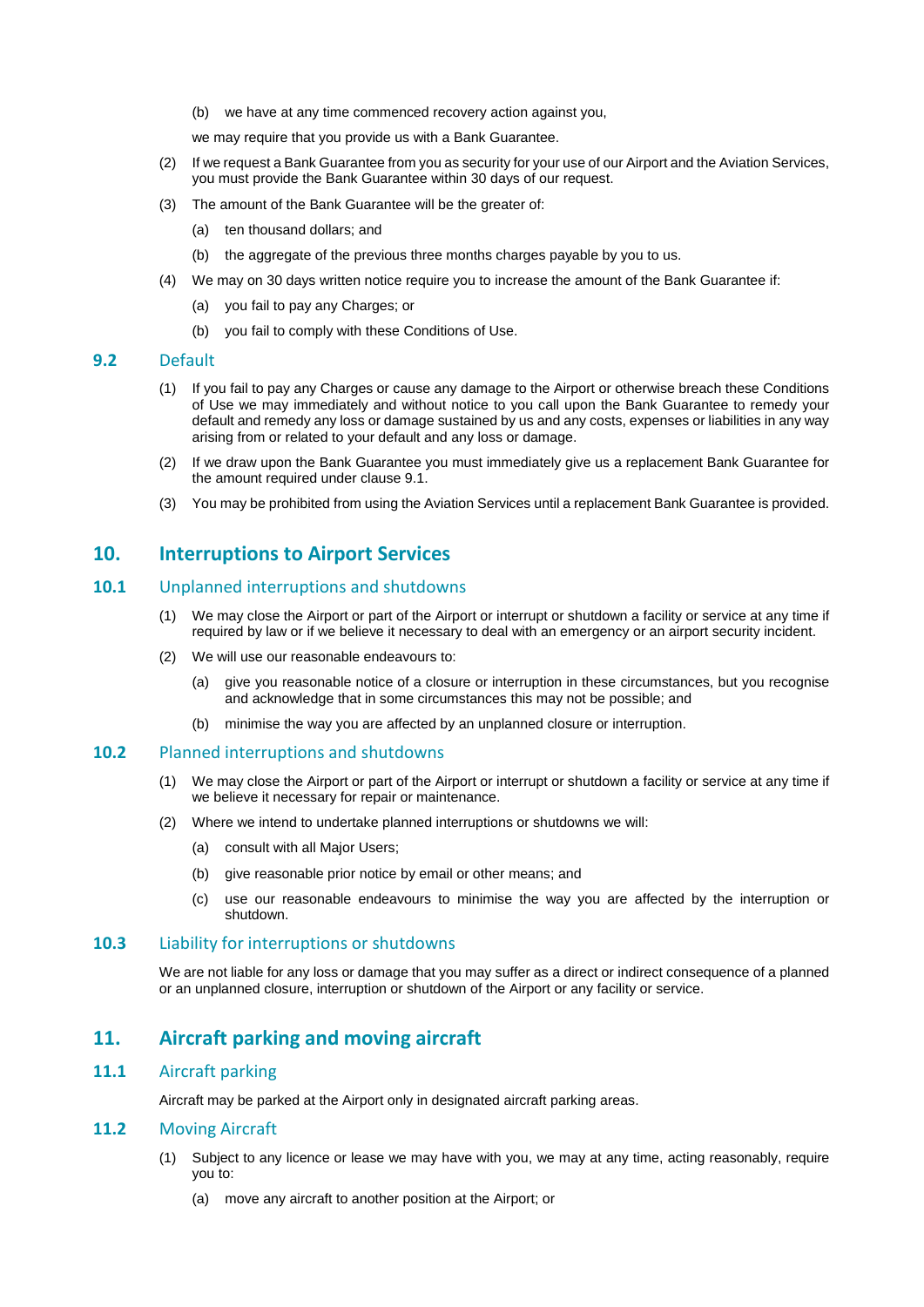- (b) remove an aircraft from the Airport at your cost and within a specified time.
- (2) You must ensure that when moving aircraft, and at any time, no aircraft engine exhaust, jet blast, propeller or rotor wash is directed in such a manner to jeopardise safety or cause injury, damage or hazard to any person, structure or property.

#### **11.3** Failure to comply

If you do not comply with any requirement made by us under clause [11.2](#page-7-0) within the specified time, we may move or remove the aircraft.

## **12. Airport security**

#### **12.1** Security at our Airport

We are responsible for Airport security arrangements and emergency response activities at the Airport under the *Aviation Transport Security Act 2004* (Cth), the *Aviation Transport Security Regulations 2005* (Cth), Airport Transport Security Program, instruments or directions, and additional security measures which may be imposed upon us from time to time. The Department may impose on us certain security requirements which you must comply with.

#### **12.2** Airport Security

The Airport's Transport Security Program outlines our requirements regarding security. You must comply with any rules or directions we impose in relation to security at the Airport..

#### **12.3** Aviation Security Identification Card (ASIC)

- (1) You and your Associates must hold an ASIC before they will be permitted to access and use the airside secure area;
- (2) You and your Associates must not access or use the Security Restricted Area unless required for valid operational reasons or otherwise required for the purposes of your business.
- (3) The holder of an ASIC must at all times they are in the airside secure area display a valid ASIC above the waist in a visible location on the person and it must be produced on demand for inspection by us or any other lawful authority at any time.

## **12.4** Airport Exercises

- (1) We conduct regular Airport Exercises on a variety of Airport related activities and procedures (including security and emergency procedures).
- (2) We will give you reasonable notice before an Airport Exercise will be conducted.
- (3) You and your Associates should participate in the Airport Exercises if we ask you to.

## <span id="page-8-0"></span>**13. Insurance**

#### <span id="page-8-1"></span>**13.1** Insurance required

- (1) You must at all times maintain with insurers and on terms approved by us (which approval will not be unreasonably withheld):
	- (a) public liability insurance for at least \$20 million insuring against all claims which may be brought against either you or us for bodily injury (including death) and/or damage to property whether or not arising out of the use of any aircraft by you or any other party you authorise to use such aircraft; and
	- (b) other insurances required by law or reasonably required by us.
- (2) In respect of the insurances required by this clause you must:
	- (a) whenever requested by us produce evidence of the currency of the insurance policy required by this clause;
	- (b) pay punctually all premiums;
	- (c) in the event of a claim made under the policies, apply the insurance moneys to the purpose for which the claim was made; and
	- (d) not do anything or omit to do anything that causes the insurance to become vitiated or non-effective.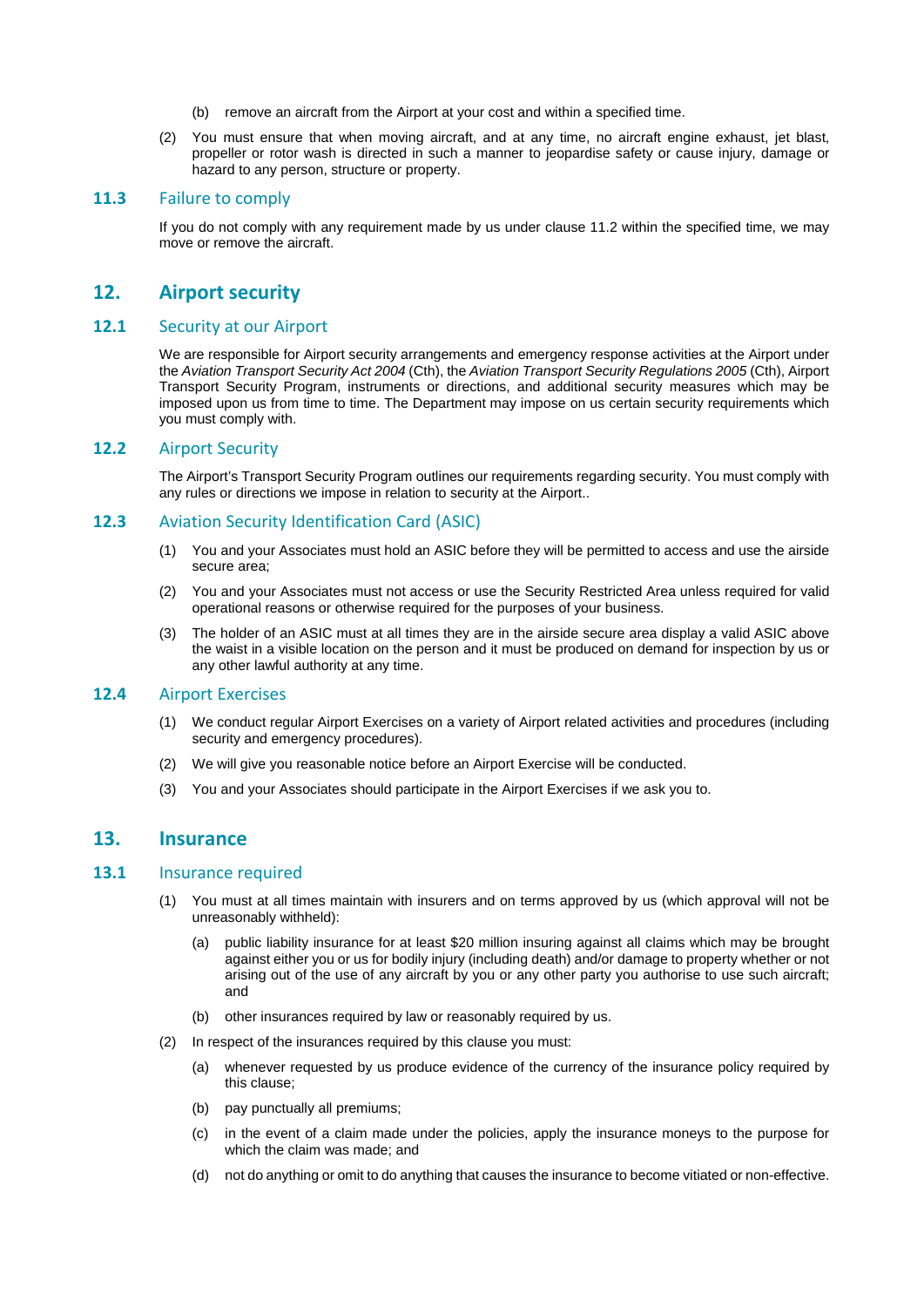(3) You must notify us immediately if an insurance policy required by this clause [13.1](#page-8-1) is cancelled or an event occurs which may allow a claim or affect rights under an insurance policy in connection with you or your use of the Airport.

#### **13.2** Noting interests on insurance policies

The insurance policies under these clauses must be effected in the names of and note the respective rights and interests of you and us and any other person with an insurable interest.

#### **13.3** Our insurance

We must take out an appropriate Airport Owners and Airlines Liability insurance policy with a reputable insurer in respect of the Airport.

## **14. Indemnities and release**

#### **14.1** Risk

You use the Airport at your own risk.

#### **14.2** Indemnity

Subject to clause [14.3,](#page-9-0) each party (**Indemnifying Party**) indemnifies and keeps indemnified the other party (and its Associates) (**Indemnified Party**) on demand, from and against all Claims, including in respect of or arising from any loss, damage or injury to property or persons, caused by or to the extent contributed to by:

- (1) an act, negligence or default of the Indemnifying Party or its Associates;
- (2) some danger created by the Indemnifying Party or its Associates (whether or not the existence of that danger was or should have been known to it);
- (3) the operation of any equipment, machinery or thing by any person by or on behalf of the Indemnifying Party or its Associates; or
- (4) any other act or thing by or on behalf of the Indemnifying Party or its Associates which may arise from or in relation to its use or operation of the Airport,

except to the extent caused or contributed to by the default or negligence of the Indemnified Party (or its Associates).

#### <span id="page-9-0"></span>**14.3** Consequential Loss

Neither party is liable to the other, whether under the law of contract, in tort (including negligence), for breach of statutory duty or otherwise in respect of any Claim for Consequential Loss in connection with these Conditions of Use or the use of the Airport.

#### **14.4** Release

To the extent permitted by Law, you release us from all Claims, whether under the law of contract, in tort (including in negligence), for breach of statutory duty or otherwise for:

- (1) loss or damage caused for any reason to your Aircraft, its equipment, its load or the property of its crew or Passengers at the Airport;
- (2) personal injury caused for any reason to the crew or Passengers of, or persons servicing, an aircraft at the Airport;
- (3) any loss you suffer for any reason because the Airport or any part of it is closed (including following evacuation) or any Aviation Services at the Airport are unavailable;
- (4) any loss you suffer, or any third party claiming through you suffers, for any reason because of delays in the movement or scheduling of your Aircraft;
- (5) any malfunction, defect, breakdown or interruption of the services or our plant, machinery and equipment at the Airport; or
- (6) any loss arising as a consequence of a Force Majeure,

except to the extent caused or contributed to by our default or negligence.

#### **14.5** Survival of indemnities

The indemnities and releases in these Conditions of Use are a continuing obligation, separate and independent from the other obligations of the parties and survive termination of these Conditions of Use for whatever reason.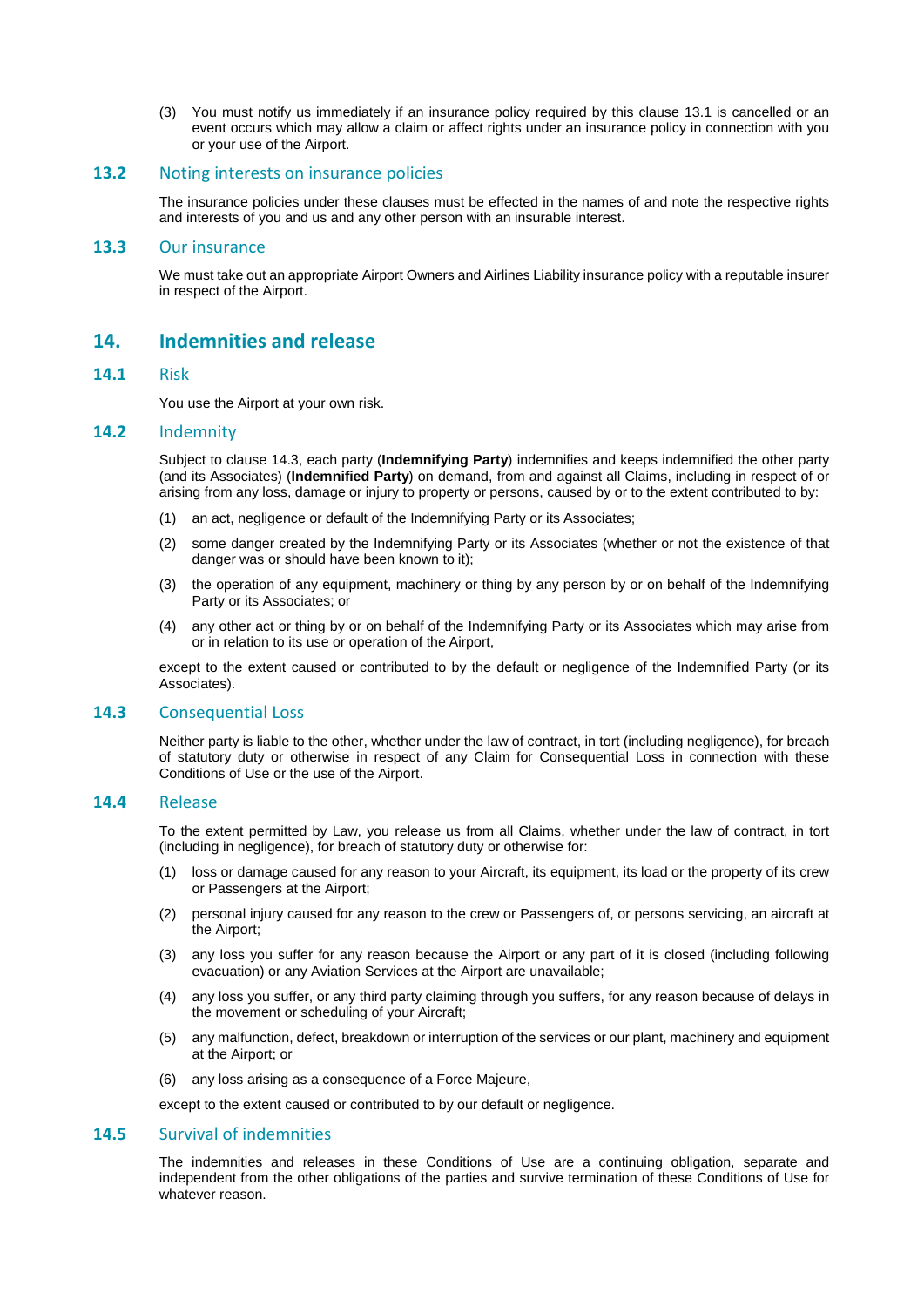## **14.6** Enforcement of indemnities

It is not necessary for a party to incur expense or make payment before enforcing a right of indemnity conferred by these Conditions of Use.

#### **14.7** No warranty

We do not make any representations or warranties in connection with the Airport, Aviation Services or Government Mandated Services.

## **15. No guarantee of trade**

- (1) Each party acknowledges that neither party has made any representation, express or implied, to the other as to the volume of trade which might be anticipated by the other party in the conduct of the use of the Airport or the provision of the Aviation Services.
- (2) We will not be liable to you for any Claim or loss of profit or diminution in your business at or from the Airport resulting from any maintenance, relocation, extension or redesign of the Airport or from any interruption to aircraft or passenger movements.

## **16. Variations**

## **16.1** Variation by us

We may amend, vary or replace these Conditions of Use at any time whenever we consider it necessary to do so.

#### **16.2** Variation becomes effective

Any amendment, variation or replacement of these Conditions of Use will become effective and become binding on you and us fourteen days after the earlier of:

- (1) notice in writing is given to you in accordance with these Conditions of Use including the varied, amended or replaced Conditions of Use; or
- (2) publication of the varied, amended or replaced Conditions of Use by us on our Website.

## <span id="page-10-0"></span>**17. GST**

- (1) In this clause, the expressions 'adjustment note', 'consideration', 'GST', 'input tax credit', 'supply', 'tax invoice', 'recipient' and 'taxable supply' have the meanings given to those expressions in the *A New Tax System (Supply Items and Supply Items Tax) Act 1999* (Cth).
- (2) Unless expressly stated otherwise in these Conditions of Use, all prices, amounts payable or consideration to be provided under these Conditions of Use are exclusive of GST.
- (3) If GST is payable by a supplier under these Conditions of Use, the recipient must pay to the supplier an amount equal to the GST payable on the supply by the supplier at the same time that the consideration for the supply is to be paid. However the recipient need not pay the additional amount until the supplier provides a valid tax invoice or adjustment note.
- (4) If these Conditions of Use require a party to reimburse any other party for any expense, loss or outgoing (reimbursable expense) incurred by another party, the amount required to be reimbursed by the first party will be the sum of:
	- (a) the amount of the reimbursable expense net of input tax credits (if any) to which the other party is entitled in respect of the reimbursable expense; and
	- (b) if the other party's recovery from the first party is a taxable supply, any GST payable in respect of that supply and for the avoidance of doubt, if the supply is a taxable supply, claus[e 17\(](#page-10-0)3) will apply.
- (5) If a GST inclusive price is changed or varied under these Conditions of Use, the supplier must provide the recipient of the supply a valid tax invoice or adjustment note at or before the time of payment or variation.
- (6) If the amount of GST paid or payable by the supplier on any supply made under these Conditions of Use differs from the amount of GST paid by the recipient, because the Commissioner of Taxation lawfully adjusts the value of the taxable supply for the purpose of calculating GST or for any other reason, then the amount of GST paid by the recipient will be adjusted accordingly by a further payment by the recipient to the supplier or the supplier to the recipient as the case requires.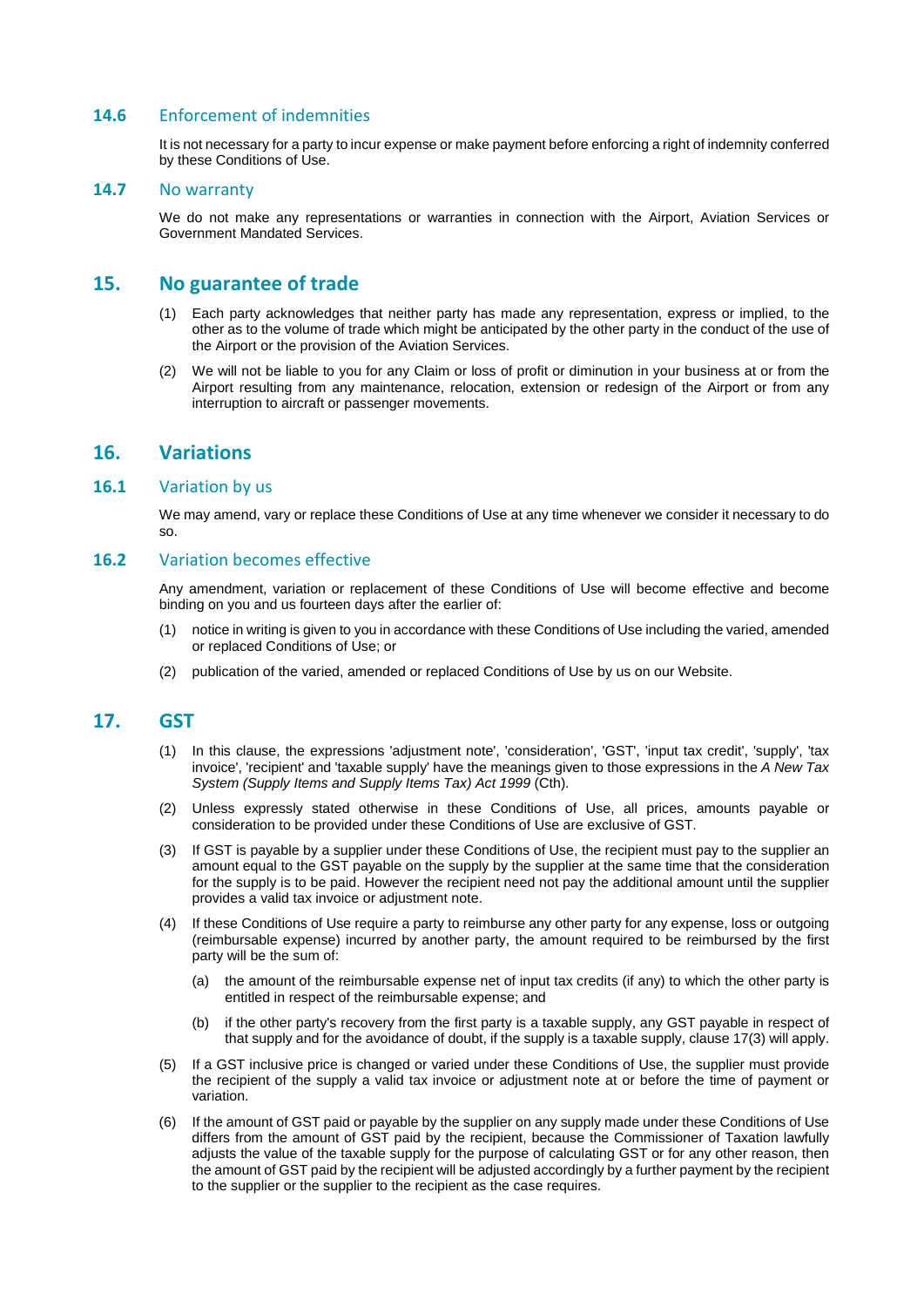## <span id="page-11-1"></span>**18. Confidential Information**

#### **18.1** Acknowledgment

Each party acknowledges that all Confidential Information of the other party is and will remain the sole exclusive property of the other party.

#### 18.2 Obligation of confidentiality

Each party undertakes to the other to keep confidential each other's Confidential Information. Each party must use their best efforts to prevent third parties from gaining access to each other's Confidential Information, other than as permitted under these Conditions of Use.

Each party must not, without the other party's prior written consent:

- (1) disclose or in any way communicate to any other person all or any of the other party's Confidential Information except as permitted by these Conditions of Use;
- (2) permit unauthorised persons to have access to places where the other party's Confidential Information is displayed, reproduced or stored; or
- (3) make or assist any person to make any unauthorised use of the other party's Confidential Information, and must take all reasonable steps (including obtaining confidentiality undertakings from officers, employees, agents and contractors who have or may have access to the other party's Confidential Information) to ensure that the other party's Confidential Information is not disclosed to any other person by any of the officers, servants, agents, contractors or sub-contractors of any party.

#### **18.3** Permitted disclosure

Subject to clause [18.4,](#page-11-0) any party may disclose the other party's Confidential Information to its advisers, employees, officers, agents, contractors or Related Entities on a need to know basis in relation to its rights under these Conditions of Use. Nothing in these Conditions of Use prohibits the use or disclosure of Confidential Information to the extent that:

- (1) the Confidential Information is lawfully in the possession of the recipient of the information through sources other than the party who disclosed the Confidential Information;
- (2) it is required by law or a stock exchange;
- (3) it is strictly and necessarily required in connection with legal proceedings relating to these Conditions of Use; or
- (4) the Confidential Information is generally and publically available other than as a result of a breach of confidence by the person receiving the information.

#### <span id="page-11-0"></span>**18.4** Conditions of Permitted Disclosure to Representatives

Each party must ensure that its advisers, employees, officers, contractors, agents, Related Entities and all other persons under its control or direction will comply with obligations similar to, the obligations imposed on it under this clause [18.](#page-11-1)

#### **18.5** Notification of breach

If either party's employees, officers, contractors or agents breach the confidentiality obligations contained in these Conditions of Use it must immediately notify the other party in writing of this and, subject to this clause [18,](#page-11-1) indemnify the other party for any direct loss or damage caused by the breach.

#### **18.6** Remedies

Each party acknowledges that a breach of this clause [18](#page-11-1) may cause the other party irreparable damage and that monetary damages may not be an adequate remedy. In addition to other remedies available, each party may seek and obtain injunctive relief against a breach or threatened breach.

#### **18.7** Survival

The obligations under this claus[e 18](#page-11-1) survive expiry and termination of these Conditions of Use.

## <span id="page-11-2"></span>**19. Default**

#### <span id="page-11-3"></span>**19.1** Events of Default

An Event of Default occurs if:

(1) you fail to pay to us any money payable in accordance with these Conditions of Use; or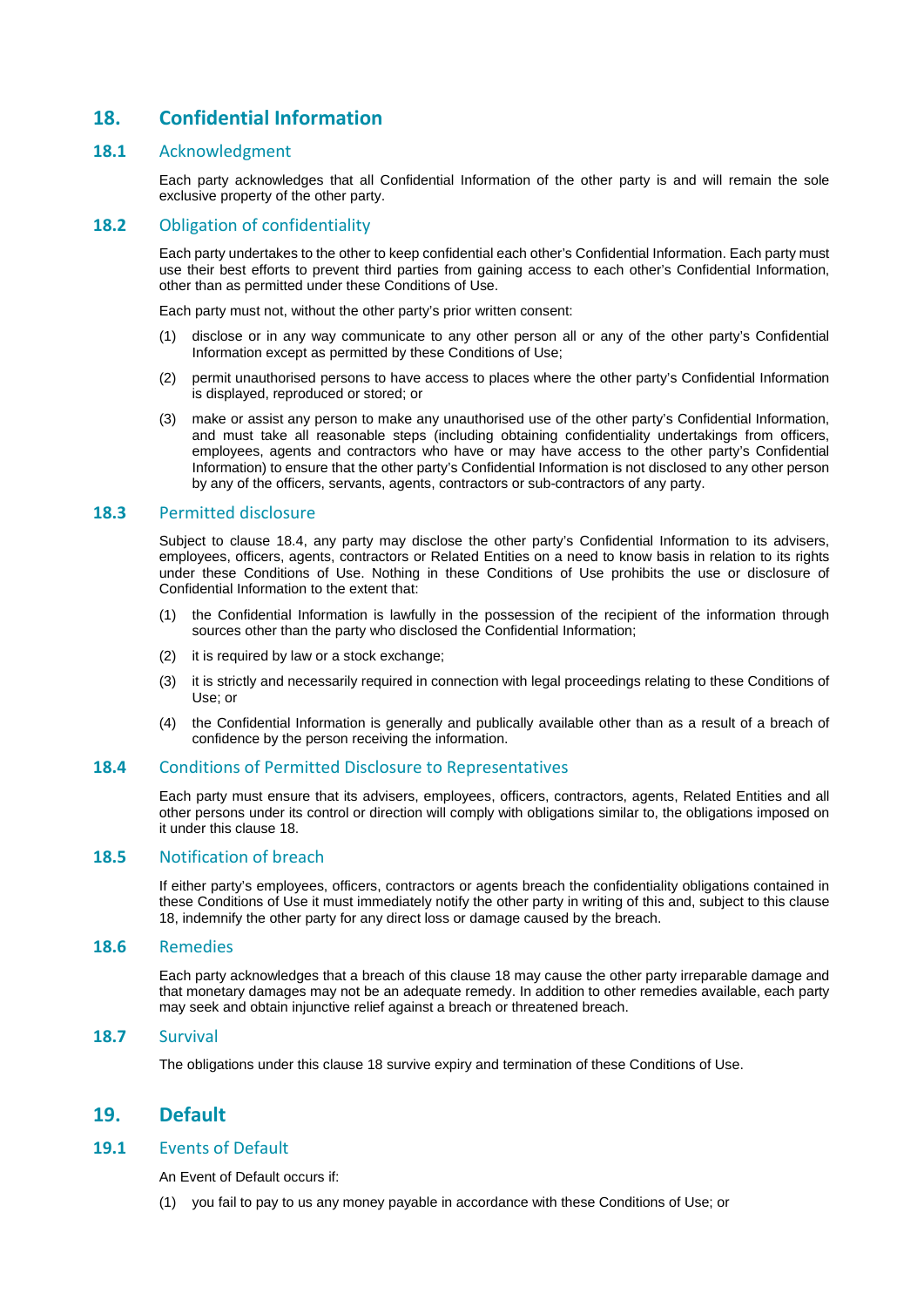(2) you omit or fail to observe or perform any term, condition or obligation of these Conditions of Use other than an inconsequential term, condition or obligation required to be observed or performed by you,

#### <span id="page-12-1"></span>**19.2** Default notice

We must not exercise our rights under clause 19.3 unless you have failed to remedy the Event of Default within 14 days of us giving you notice to do so.

#### **19.3** Consequences of an Event of Default

Subject to resolution of a dispute under clause [20,](#page-12-0) if an Event of Default occurs and you have failed to comply with a notice under clause [19.2,](#page-12-1) we may do any or all of the following:

- (1) cease to supply or suspend the Aviation Services to you;
- (2) terminate these Conditions of Use by giving notice to you; and
- (3) prevent your use of the Airport or any part of it,

but without prejudice to any Claim which we may have against you in respect of any breach of these Conditions of Use.

#### **19.4** Termination on Insolvency

Either party may terminate these Conditions of Use:

- (1) by written agreement with the other party; or
- (2) unless prohibited by Law, by notice in writing to the other party,

on or during the continuance of an Insolvency Event occurring to the other party.

#### **19.5** Consequences of termination

If these Conditions of Use are terminated in accordance with this clause [19](#page-11-2) or any other provision of these Conditions of Use then you:

- (1) must immediately cease operations at the Airport; and
- (2) acknowledge that you no longer have the right to use the Airport but if we allow you to use the Airport (such as in the case of emergency), you must pay on demand all charges reasonably determined by us at the time.

## <span id="page-12-0"></span>**20. Dispute Resolution**

#### <span id="page-12-3"></span>**20.1** Procedure

If a party considers that a dispute has arisen in connection with these Conditions of Use (**Issue**), then the parties must follow the procedure set out in these Conditions of Use to resolve the issue.

#### **20.2** Notice of an Issue

If a party considers there is an Issue, that party must give the other party notice of that issue. The parties must then attempt to resolve the Issue in good faith.

#### **20.3** Authorised Officers to meet

If the Issue remains unresolved for 14 days after a party receives the other party's notice of the Issue, then an Authorised Officer from each party must meet at least two times at our office (or at another agreed location) to discuss and attempt to resolve the Issue in good faith. The meetings must take place between the Authorised Officers within 14 days following the issue being referred to the Authorised Officers.

#### <span id="page-12-2"></span>**20.4** Failure to agree

If the Issue remains unresolved for 60 days after the Issue was referred to the Authorised Officers or such longer period as the parties may agree, either party may refer the Issue to an Expert.

#### **20.5** Referral to Expert

If the parties cannot promptly resolve the dispute in accordance with clause [20.4,](#page-12-2) either party may refer the dispute to a person agreed between the parties, or failing agreement within 7 days:

(1) if the dispute is over the construction of these Conditions of Use, to a Queen's Counsel or Senior Counsel practising in Perth of not less than 5 years standing appointed by the President of the Law Society of Western Australia or his/her nominee; or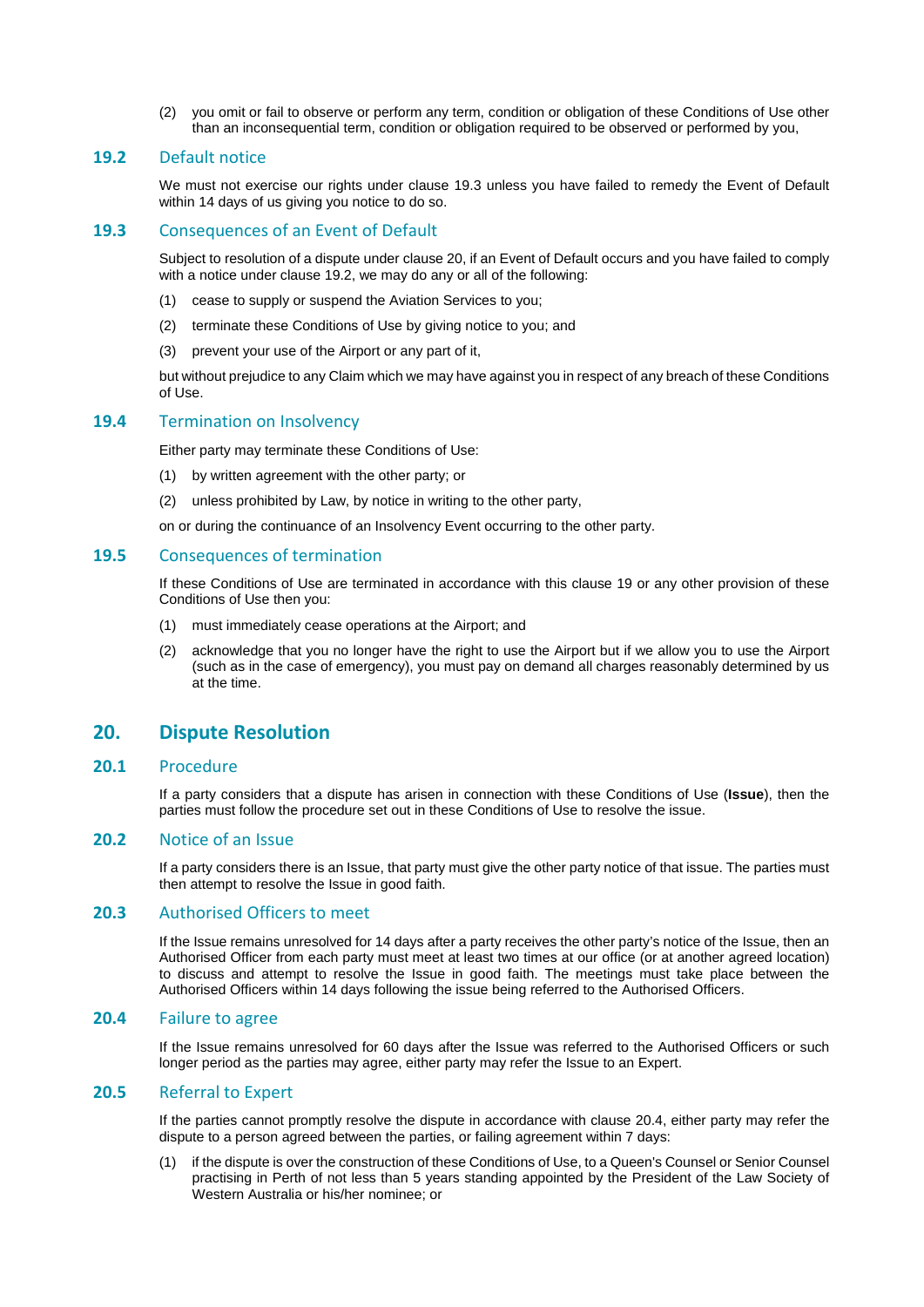(2) if the dispute is over any other matter, to a professional with qualifications appropriate to the matter under dispute appointed by the Chapter Chairperson of the Resolution Institute (Western Australian Chapter) or the Chairperson's nominee.

#### **20.6** Expert's decision final and binding

Subject to claus[e 20.11](#page-13-0) and in the absence of manifest error the Expert's decision is final and binding on you and us.

## **20.7** Expert to provide opinion

The Expert must provide an opinion in writing within 7 days of the dispute being referred to them, or a longer period to which both parties agree, acting reasonably.

#### **20.8** Conduct of proceedings

- (1) The Expert may make investigations and conduct the proceedings in any way the Expert thinks fit.
- (2) The Expert may investigate, call witnesses and take the advice of other experts that the Expert, at their sole discretion, deems necessary or appropriate.
- (3) The parties must give the Expert all assistance and provide documents and make submissions as required by the Expert.
- (4) At any hearing conducted by the Expert each party may appear personally, or be represented by any person including a qualified legal practitioner.

#### **20.9** Costs

The cost of referring a dispute to an Expert, and the Expert's costs are to be shared equally by you and us.

#### **20.10** Continuing obligations

The existence or referral of a dispute does not affect either party's obligation to perform its obligations under these Conditions of Use (including an obligation to pay).

#### <span id="page-13-0"></span>**20.11** Legal Proceedings

Either party may commence legal proceedings over any matter arising out of these Conditions of Use if:

- (1) the matter arising has been referred to, and determined by, an Expert, and the legal proceedings arise from an error of Law, corruption, fraud, partiality, bias or a breach of the rules of natural justice by the Expert; or
- (2) urgent interlocutory relief is sought.

## **21. Notices**

#### **21.1** Form of notice

Any notice, demand, consent or other communication (**Notice**) given or made under these Conditions of Use must:

- (1) be in writing, in the English language and signed by the sender or a person duly authorised by the sender (or in the case of email, set out the full name and position or title of the sender or person duly authorised by the sender); and
- (2) be delivered to the intended recipient by prepaid post (or if posted to an address in another country, by registered airmail) or by hand, fax or email to the address, fax number or email address in clause [21.2](#page-13-1) or the address, fax number or email address last notified by the intended recipient to the sender.

#### <span id="page-13-1"></span>**21.2** Address for notices

The address for notices are as follows:

(1) if to us:

| Address:   | 2 Southern Drive, Busselton WA 6280 |
|------------|-------------------------------------|
| Postal:    | Locked Bag 1, Busselton WA 6280     |
| Email:     | airport@busselton.wa.gov.au         |
| Attention: | <b>Chief Executive Officer</b>      |

(2) if to you the address, fax or email supplied by you under clause [3.1.](#page-2-0)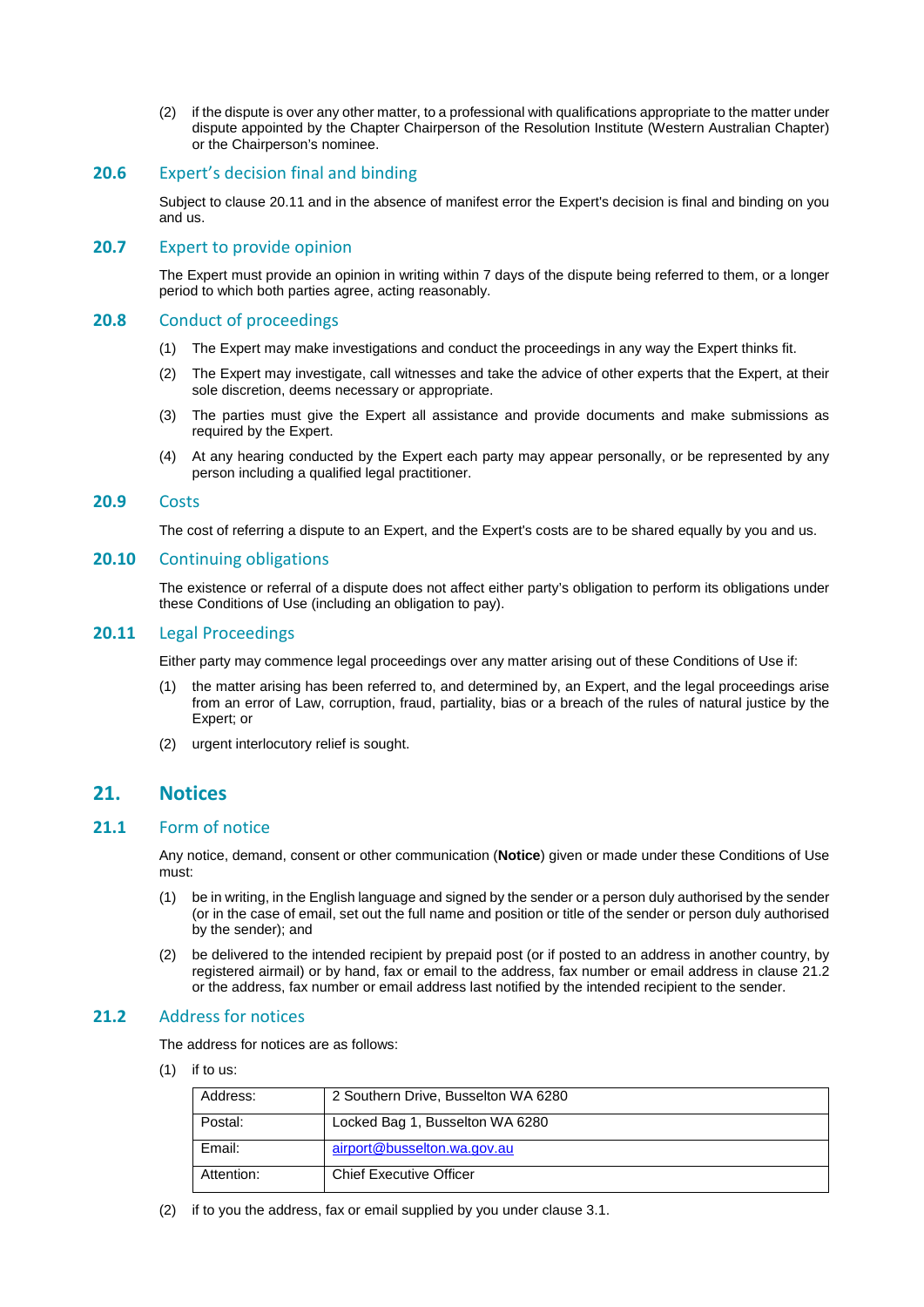## **21.3** Delivery of notices

Unless expressly stated otherwise in these Conditions of Use delivery will be conclusively taken to be duly given or made and received on the first of the following to occur:

- (1) in the case of delivery in person, when delivered;
- (2) in the case of delivery by express post, to an address in the same country, 2 Business Days after the date of posting;
- (3) in the case of delivery by any other method of post, 6 Business Days after the date of posting (if posted to an address in the same country) or 10 Business Days after the date of posting (if posted to an address in another country);
- (4) in the case of fax, on receipt by the sender of a transmission control report from the despatching machine showing the relevant number of pages and the correct destination fax number or name of recipient and indicating that the transmission has been made without error; and
- (5) in the case of email, at the earliest of:
	- (a) the time that the sender receives an automated message from the intended recipient's information system confirming delivery of the email;
	- (b) the time that the intended recipient confirms receipt of the email by reply email; and
	- (c) 3 hours after the time the email is sent (as recorded on the device from which the sender sent the email) unless the sender receives, within that 3 hour period, an automated message that the email has not been delivered,

but if the result is that a Notice would be taken to be given or made and received:

- (6) in the case of delivery by hand, post, email or fax, at a time that is later than 5pm; or
- (7) on a day that is not a Business Day,

it will be conclusively taken to have been duly given or made and received at 9am on the next Business Day in that place.

## **22. Special Events**

#### **22.1** Special Events

We may allow Special Events to occur at the Airport from time to time.

#### **22.2** Restrictions

- (1) During Special Events, a number of restrictions may be imposed by us on flying and ground manoeuvring operations.
- (2) Your use of the Airport during Special Events is subject to any restrictions and requirements specified by us.
- (3) Restrictions may include:
	- (a) the closure of taxiways;
	- (b) restrictions on the availability of the runway;
	- (c) restrictions on access to the Airport;
	- (d) restrictions on the availability of Aircraft parking and apron space;
	- (e) the unavailability of some navigational aids; and
	- (f) changes to airspace.

#### **22.3** Notification

We will notify you of any restrictions relating to Special Events by means including:

- (1) notice to airmen (NOTAM);
- (2) supplements to the Aeronautical Information Publication published by Airservices Australia from time to time; and
- (3) notices and updates on our Website.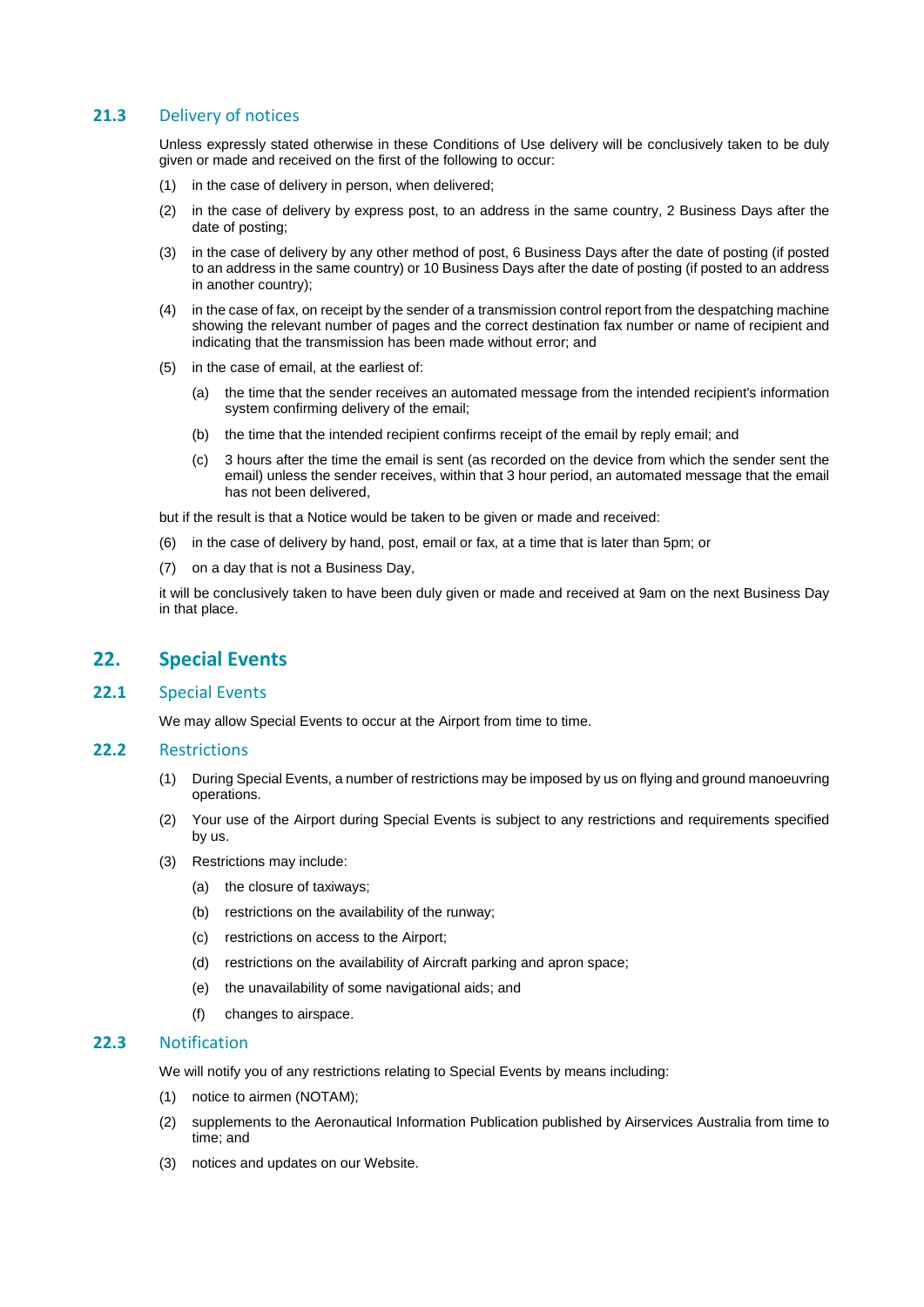## **23. Miscellaneous**

#### **23.1** Publicity

The parties must consult with respect to any press release, statement or media announcement proposed to be made by either party which involves the commercial interests or reputation of the other party and directly relates to these Conditions of Use.

#### **23.2** Force Majeure

Our obligations under these Conditions of Use are subject to Force Majeure. If an event of Force Majeure occurs, our obligations under these Conditions of Use are suspended and we can respond to and deal with the event of Force Majeure in any way we consider appropriate (in our absolute discretion).

#### **23.3** Further assurances

Each party must promptly execute all documents and do all things that any other party from time to time reasonably requires of it to effect, perfect or complete the provisions of these Conditions of Use and any transaction contemplated by it.

#### **23.4** Rights cumulative

Subject to any express provision in these Conditions of Use to the contrary, the rights of a party under these Conditions of Use are cumulative and are in addition to any other rights of that party.

#### **23.5** Waiver

The failure, delay, relaxation or indulgence on the part of any party in exercising any power or right conferred upon that party by these Conditions of Use does not operate as a waiver of that power or right, nor does any single exercise of any power or right preclude any other or further exercise of it or the exercise of any other power or right under these Conditions of Use.

## **23.6** Entire agreement

These Conditions of Use embody the entire understanding and agreement between the parties with respect to their subject matter. All previous negotiations, understandings, representations, warranties, memoranda or commitments in relation to, or in any way affecting, the subject matter of these Conditions of Use are merged in and superseded by these Conditions of Use and will be of no force or effect whatever and no party will be liable to any other party in respect of those matters. No oral explanation or information provided by any party to another will affect the meaning or interpretation of these Conditions of Use or constitute any collateral agreement, warranty or understanding between any of the parties.

## **23.7** Severability

If any provision of these Conditions of Use is invalid and not enforceable in accordance with its terms, other provisions which are self- sustaining and capable of separate enforcement with regard to the invalid provision, are and continue to be valid and enforceable in accordance with their terms.

#### **23.8** No partnership

These Conditions of Use do not create a partnership, joint venture or principal and agent relationship between the parties. Unless otherwise expressly stated, a party does not have the authority to bind any other party or act as agent for any other party.

#### **23.9** Legal costs

Subject to any express provision in these Conditions of Use to the contrary, each party must bear its own legal and other costs relating directly or indirectly to its performance of the obligations in these Conditions of Use.

#### **23.10** Fair and reasonable terms and conditions

You agree that the terms and conditions of these Conditions of Use are fair and reasonable.

#### **23.11** Governing Law

These Conditions of Use are governed by and construed in accordance with the laws of the Commonwealth of Australia and of Western Australia and the parties submit to the non-exclusive jurisdiction of the courts of Western Australia.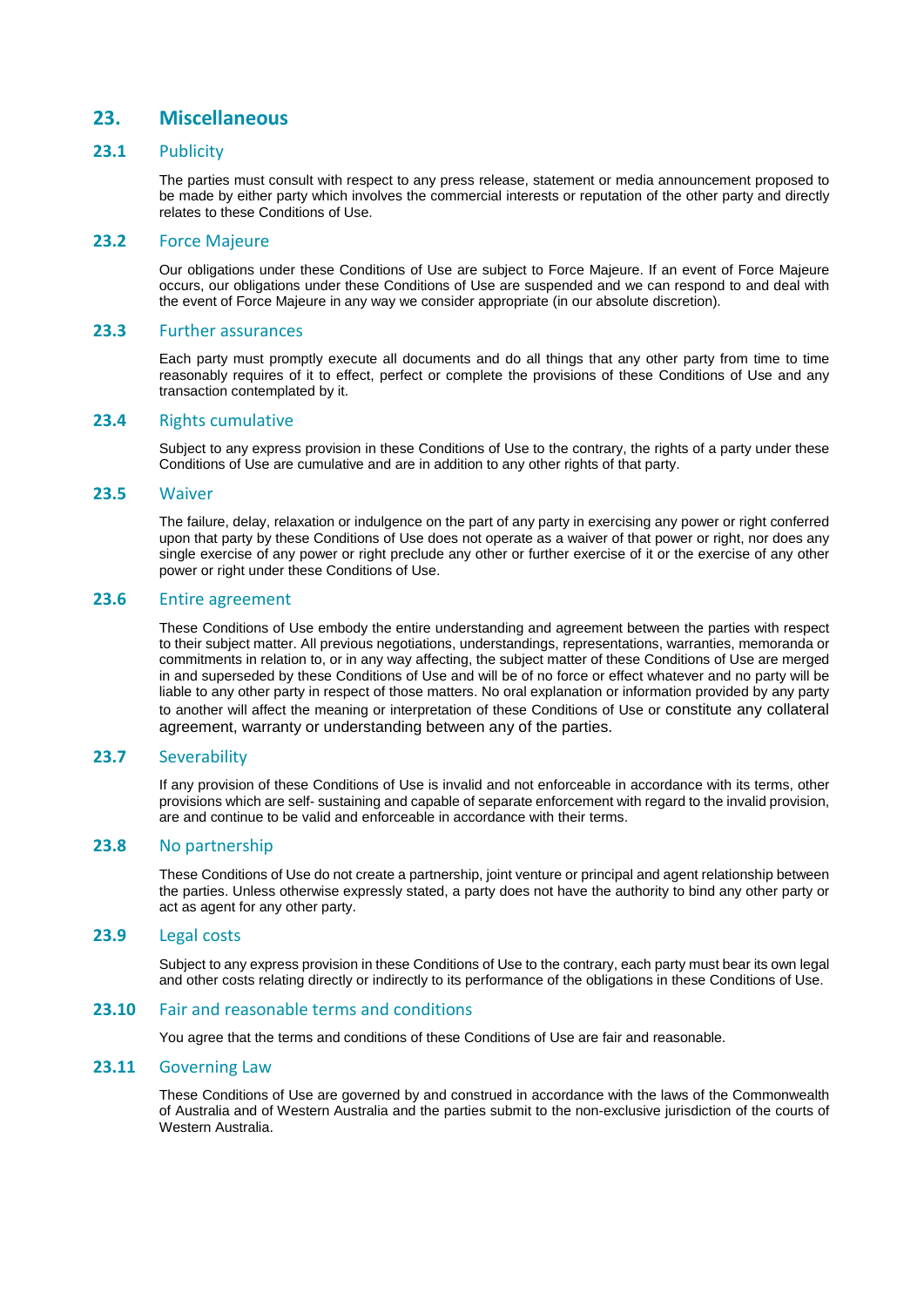## **24. Definitions and Interpretation**

## **24.1** Definitions

| Word                                             | <b>Meaning</b>                                                                                                                                                                                                                                                            |
|--------------------------------------------------|---------------------------------------------------------------------------------------------------------------------------------------------------------------------------------------------------------------------------------------------------------------------------|
| Aerodrome<br><b>Emergency Plan</b>               | means the plan developed by us from time to time to coordinate all agencies<br>dealing with an Airport emergency.                                                                                                                                                         |
| <b>Aerodrome Manual</b>                          | means a manual required under the Civil Aviation Regulations 1988 (Cth) in<br>respect of a licensed airport setting out, in the approved form, particulars of and<br>operating procedures for the Airport.                                                                |
| <b>Air Traffic Control</b>                       | means any service provided by Airservices Australia air traffic control which<br>includes a traffic advisory service, traffic avoidance service, and traffic information.                                                                                                 |
| <b>Aircraft</b>                                  | includes directly and remotely piloted fixed wing aircraft (powered or unpowered),<br>rotary-wing aircraft, powered or unpowered balloons and their parts, accessories,<br>equipment and stores.                                                                          |
| <b>Airport</b>                                   | means the physical site and all improvements on the land known as Busselton<br>Margaret River Airport.                                                                                                                                                                    |
| <b>Airport Exercises</b>                         | means mandatory exercises required to be done from time to time to amongst<br>other things test the ability of us, you and any other parties to react an emergency<br>situation at the Airport.                                                                           |
| <b>Airport Manager</b>                           | means the person appointed by us as manager of the Airport from time to time.                                                                                                                                                                                             |
| Airport<br><b>Operating</b><br><b>Procedures</b> | means the detailed conditions and procedures to support the safe, secure,<br>efficient and legally compliant operation of the Airport, as amended from time to<br>time by us.                                                                                             |
| <b>Airside</b><br>Drivers'<br><b>Handbook</b>    | means the document for airside driving at the Airport published by us as amended<br>from time to time.                                                                                                                                                                    |
| <b>Alternate Airport</b>                         | means an airport specified in the flight plan for a Flight to which the Flight may<br>proceed if it becomes inadvisable to land at the airport of intended landing or as<br>otherwise defined in the Australian Aeronautical Information Publication                      |
| Approval                                         | includes any permit, licence, consent, grant, certificate, authorisation or other<br>approval, which must be obtained from a Relevant Authority.                                                                                                                          |
| <b>ASA</b>                                       | means an aeronautical services agreement which governs your use of the Aviation<br>Services (or any part of them).                                                                                                                                                        |
| <b>ASIC</b>                                      | means an Airport Security Identification Card.                                                                                                                                                                                                                            |
| <b>Associate</b>                                 | means a party's officers, employees, agents, contractors (and their sub-<br>contractors) and invitees.                                                                                                                                                                    |
| <b>Authorised Officer</b>                        | means an individual with the appropriate authorisation from a party to bind that<br>party to agreed obligations.                                                                                                                                                          |
| <b>Aviation Charges</b>                          | means the charges specified in the City of Busselton Fees and Charges published<br>on the Website for the Aviation Services.                                                                                                                                              |
| <b>Aviation Services</b>                         | means the aircraft movement services and facilities and passenger processing<br>services and facilities and includes those set out in Schedule 1.                                                                                                                         |
| <b>Bank Guarantee</b>                            | means an irrevocable and unconditional undertaking by an Australian bank on<br>terms acceptable to us to pay the amount of the bank guarantee on demand. The<br>Bank Guarantee must be in a form acceptable to us and must not specify any<br>termination or expiry date. |
| <b>BHS</b>                                       | means the physical baggage handling system which transports baggage from<br>Counters along conveyor belts but does not include the transport of baggage to<br>an Aircraft.                                                                                                |
| <b>Business Day</b>                              | means a day, which is not a Saturday, Sunday or public or bank holiday, in Perth.                                                                                                                                                                                         |
| <b>CASA</b>                                      | means the Civil Aviation Safety Authority or any other statutory authority<br>responsible for the safety regulation of civil air operations in Australia.                                                                                                                 |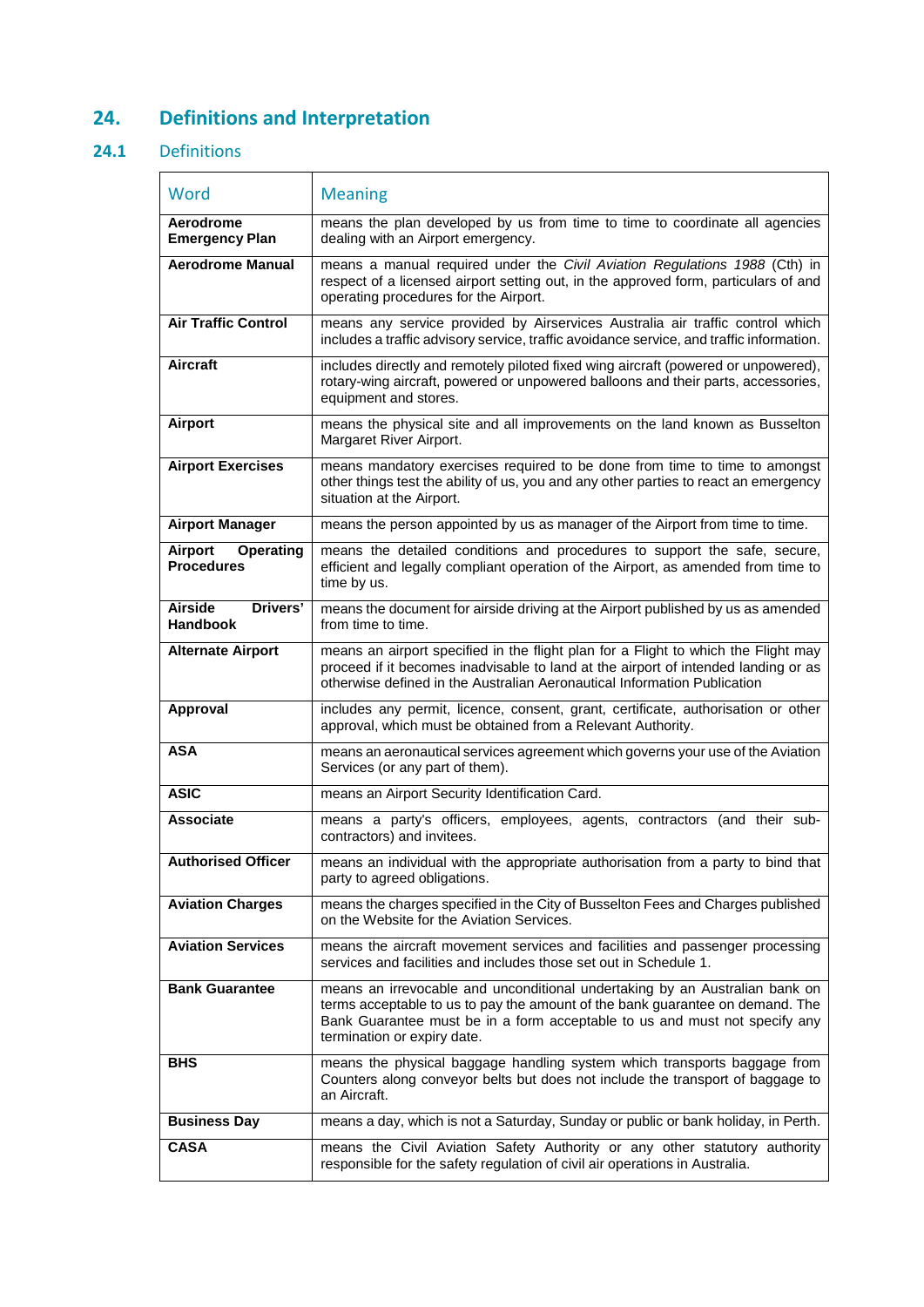| <b>Charges</b>                            | means collectively the charges for the Aviation Services (Aviation Charges) and<br>for the use of the Government Mandated Services (Government Mandated<br>Charges).                                                                                                                                                                                                                                                                       |
|-------------------------------------------|--------------------------------------------------------------------------------------------------------------------------------------------------------------------------------------------------------------------------------------------------------------------------------------------------------------------------------------------------------------------------------------------------------------------------------------------|
| <b>Claim</b>                              | includes any claim, demand, remedy, suit, injury, damage, loss, Cost, liability,<br>action, proceeding, right of action, claim for compensation or any other liability<br>whether at Law, in equity, under statute or otherwise.                                                                                                                                                                                                           |
| Common<br>User<br><b>Conditions</b>       | means the conditions for the use of terminal facilities set out in Schedule 2.                                                                                                                                                                                                                                                                                                                                                             |
| Common<br>User<br><b>Facilities</b>       | includes the BHS, the Counters, the FIDS, Our Equipment and the PA System,<br>which form part of the facilities and services provided by us                                                                                                                                                                                                                                                                                                |
| <b>Conditions of Use</b>                  | means these Conditions of Use (as amended from time to time).                                                                                                                                                                                                                                                                                                                                                                              |
| <b>Confidential</b><br><b>Information</b> | means all information relating to or developed in connection with or in support of<br>either party's business disclosed or otherwise provided by one party to the other<br>or otherwise obtained by either party which:                                                                                                                                                                                                                    |
|                                           | (a)<br>is not trivial in character; or                                                                                                                                                                                                                                                                                                                                                                                                     |
|                                           | is not generally available to the public; or<br>(b)                                                                                                                                                                                                                                                                                                                                                                                        |
|                                           | (c)<br>is clearly marked as confidential.                                                                                                                                                                                                                                                                                                                                                                                                  |
| <b>Consequential Loss</b>                 | means any loss of revenue, time, goodwill, data, anticipated savings or<br>opportunity, loss of production or loss of profits and any indirect, economic, special<br>or consequential loss or damage.                                                                                                                                                                                                                                      |
| Cost                                      | includes, subject to clause 14.3, any cost, charge, expense, outgoing, payment or<br>other expenditure of any nature (whether direct, indirect or consequential and<br>whether accrued or paid), including where appropriate all legal fees (including in-<br>house lawyers charged at their usual rates) on a full indemnity basis or a<br>solicitor/client basis, whichever is the greater and fees of other experts and<br>consultants. |
| Counter                                   | means those counters in the Airport terminal including the check in, service and<br>sale counters for use by you and your customers.                                                                                                                                                                                                                                                                                                       |
| <b>Counter Equipment</b>                  | means the equipment at each Counter which is not owned by Us.                                                                                                                                                                                                                                                                                                                                                                              |
| <b>Department</b>                         | means the Department of Infrastructure and Regional Development or any other<br>Commonwealth Government department that has responsibility for the regulation<br>of airports in Australia from time to time.                                                                                                                                                                                                                               |
| <b>Event of Default</b>                   | has the meaning given to it in clause 19.1.                                                                                                                                                                                                                                                                                                                                                                                                |
| <b>FIDS</b>                               | means flight information display systems.                                                                                                                                                                                                                                                                                                                                                                                                  |
| <b>Flight</b>                             | has the same meaning as is given to that term in the Civil Aviation Act 1988 (Cth).                                                                                                                                                                                                                                                                                                                                                        |
| <b>Force Majeure</b>                      | means any:                                                                                                                                                                                                                                                                                                                                                                                                                                 |
|                                           | accident, weather, fire, flood, act of God, act of war, insurrection, sabotage,<br>(a)<br>act of terrorism, industrial disturbance, act of vandalism;                                                                                                                                                                                                                                                                                      |
|                                           | failure of electrical or telecommunications networks;<br>(b)                                                                                                                                                                                                                                                                                                                                                                               |
|                                           | substantial damage or destruction to the Airport or the Terminal Area;<br>(c)                                                                                                                                                                                                                                                                                                                                                              |
|                                           | (d)<br>legally binding judgment, injunction, or action of a court or other Relevant<br>Authority;                                                                                                                                                                                                                                                                                                                                          |
|                                           | changes in Legislation or regulations of any government;<br>(e)                                                                                                                                                                                                                                                                                                                                                                            |
|                                           | (f)<br>emergency and unplanned repairs and maintenance that are not the result<br>of any act, neglect or default by either party, whether under these Conditions<br>of Use or otherwise;                                                                                                                                                                                                                                                   |
|                                           | failure of supply by a third party; or<br>(g)                                                                                                                                                                                                                                                                                                                                                                                              |
|                                           | other event beyond the reasonable direct or indirect control of a party,<br>(h)                                                                                                                                                                                                                                                                                                                                                            |
|                                           | which prevents, restricts or limits the performance of obligations by us pursuant to<br>these Conditions of Use and which could not have been prevented, overcome or<br>remedied by us acting prudently.                                                                                                                                                                                                                                   |
| General<br>Airport<br><b>Services</b>     | means those services and facilities that we provide to Airport users that are not<br>Aviation Services or Government Mandated Services and include those services                                                                                                                                                                                                                                                                          |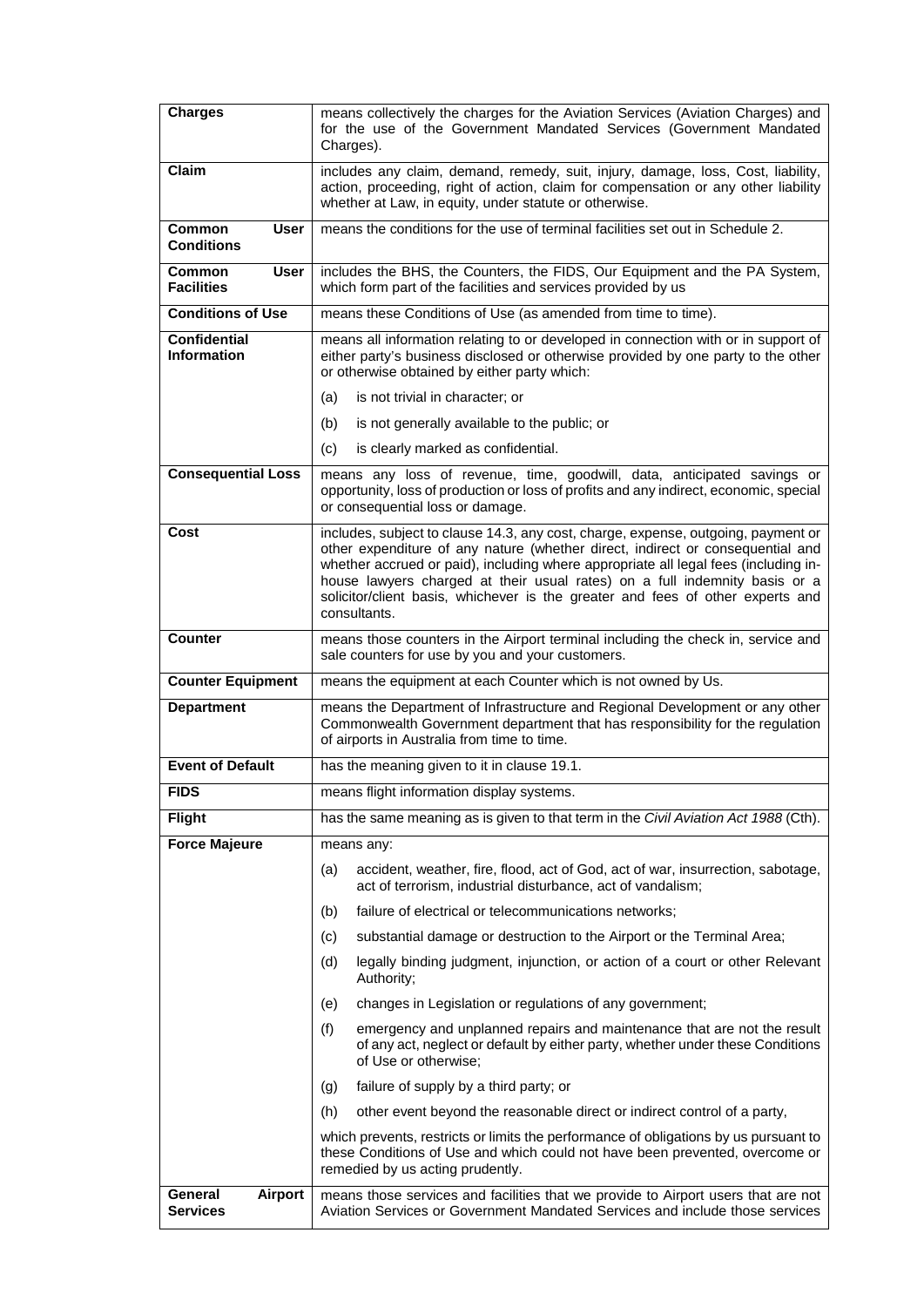|                                               | which are generally provided to airlines and aircraft operators at airports such as<br>airline offices, landside storage areas, staff car parking, leased sites for ancillary<br>services                                                                                                                                                                   |
|-----------------------------------------------|-------------------------------------------------------------------------------------------------------------------------------------------------------------------------------------------------------------------------------------------------------------------------------------------------------------------------------------------------------------|
| Government<br><b>Mandated Charges</b>         | means those Charges levied by us and payable by you in accordance with these<br>Conditions of Use, in accordance with Commonwealth Government, ministerial or<br>Commonwealth Department direction, and Legislation.                                                                                                                                        |
| Government<br><b>Mandated Costs</b>           | means the costs incurred by us for providing to you the Government Mandated<br>Services that are permitted to be passed through to Airport users pursuant to a<br>direction by the relevant Commonwealth Minister.                                                                                                                                          |
| <b>Government</b><br><b>Mandated Services</b> | means the services we provide to you which are mandated by the Commonwealth<br>Government or are provided by the Commonwealth Government and to which any<br>charge, levy or fee relates (in applicable Legislation and ministerial or<br>Commonwealth Department directions) or other lawful authority and includes the<br>services set out in clause 6.1. |
| Handling<br>Ground                            | includes the provision of any the following:                                                                                                                                                                                                                                                                                                                |
| <b>Services</b>                               | (a)<br>passenger check-in                                                                                                                                                                                                                                                                                                                                   |
|                                               | (b)<br>baggage handling;                                                                                                                                                                                                                                                                                                                                    |
|                                               | (c)<br>aircraft cleaning and catering;                                                                                                                                                                                                                                                                                                                      |
|                                               | (d)<br>aircraft maintenance; and                                                                                                                                                                                                                                                                                                                            |
|                                               | (e)<br>aircraft engineering.                                                                                                                                                                                                                                                                                                                                |
| <b>Handling Agent</b>                         | means any person, firm or company that provides Ground Handling Services.                                                                                                                                                                                                                                                                                   |
| <b>Insolvency Event</b>                       | means, in respect of a party, the occurrence of any of the following:                                                                                                                                                                                                                                                                                       |
|                                               | that party disposes of the whole or substantial part of its assets, operations<br>(a)<br>or business other than in the ordinary course of business;                                                                                                                                                                                                         |
|                                               | that party ceases to be able to pay its debts as they become due, which will<br>(b)<br>be deemed to have occurred if that party notifies the other party in writing or<br>creditors generally that the notifying party is insolvent;                                                                                                                        |
|                                               | (c)<br>a mortgagee takes possession or disposes of the whole or substantial part<br>of that party's assets, operations or business;                                                                                                                                                                                                                         |
|                                               | (d)<br>a party entering into a scheme of arrangement or composition with its<br>creditors (other than for the purposes of a solvent reconstruction);                                                                                                                                                                                                        |
|                                               | (e)<br>a receiver, a receiver and manager, a trustee in bankruptcy, a provisional<br>liquidator, a liquidator, an administrator or other like person is appointed over<br>the whole or part of that party's assets, operations or business; or                                                                                                              |
|                                               | something having a substantially similar effect to the circumstances<br>(f)<br>described in (a) to (e) above under the Laws of any jurisdiction.                                                                                                                                                                                                            |
| <b>Interest Rate</b>                          | means the rate per annum that is 2% higher than the rate charged by the<br>Commonwealth Bank of Australia on overdraft accounts of more than \$100,000.                                                                                                                                                                                                     |
| <b>Issue</b>                                  | has the meaning given to it in clause 20.1(1).                                                                                                                                                                                                                                                                                                              |
| Law                                           | means any statute, regulation, order, rule, subordinate legislation, standard or<br>other document enforceable under any statute, regulation, order, rule or<br>subordinate legislation.                                                                                                                                                                    |
| Legislation                                   | includes all Commonwealth and Western Australian Acts of Parliament,<br>regulations, rules, orders, by-laws, ordinances and any other orders or directions<br>of any government or statutory body relevant generally or specifically to the Airport<br>or any person or aircraft using it.                                                                  |
| <b>Major User</b>                             | Means any airline or aircraft operators that, at the relevant time, represents at<br>least 10% of the total Passenger numbers at the Airport.                                                                                                                                                                                                               |
| <b>MTOW</b>                                   | means the maximum take-off weight certified for each aircraft operated by you at<br>the Airport.                                                                                                                                                                                                                                                            |
| Noise<br><b>Management</b><br>Plan            | means the Busselton Margaret River Airport Noise Management Plan as amended<br>from to time.                                                                                                                                                                                                                                                                |
| <b>Operating Policy</b>                       | means each of the:                                                                                                                                                                                                                                                                                                                                          |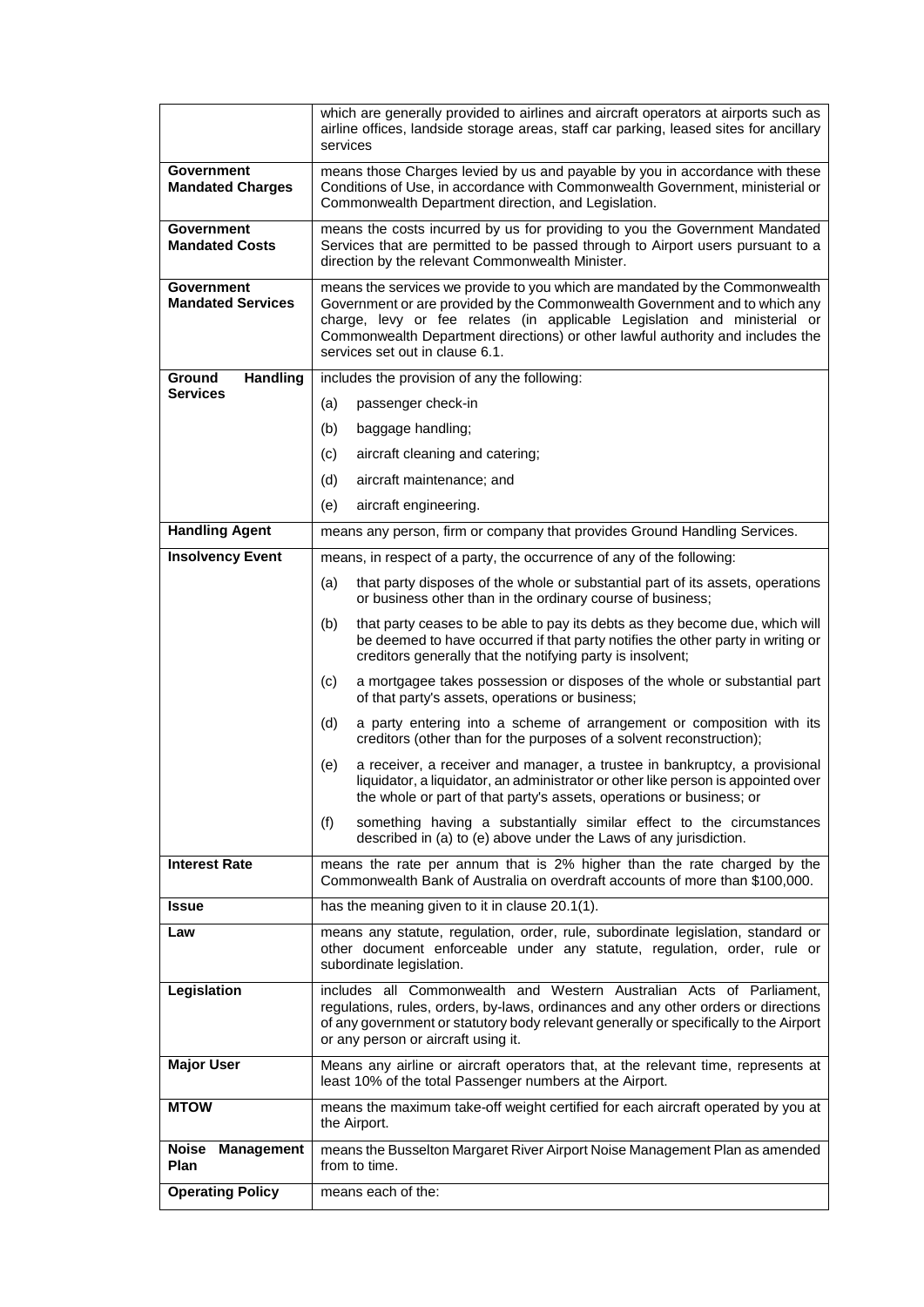|                                                                   | Aerodrome Manual;<br>(a)                                                                                                                                                                                                                                                                                                                                                                          |
|-------------------------------------------------------------------|---------------------------------------------------------------------------------------------------------------------------------------------------------------------------------------------------------------------------------------------------------------------------------------------------------------------------------------------------------------------------------------------------|
|                                                                   | Wildlife Hazard Management Plan;<br>(b)                                                                                                                                                                                                                                                                                                                                                           |
|                                                                   | Aerodrome Emergency Plan;<br>(c)                                                                                                                                                                                                                                                                                                                                                                  |
|                                                                   | (d)<br>Airside Drivers' Handbook; and                                                                                                                                                                                                                                                                                                                                                             |
|                                                                   | Any other document which we specify on our website from time to time as<br>(e)<br>being an operating policy for the purpose of these Conditions of Use.                                                                                                                                                                                                                                           |
| <b>Other Agreement</b>                                            | means any agreement in writing, other than these Conditions of Use, between us<br>and you.                                                                                                                                                                                                                                                                                                        |
| <b>Our Equipment</b>                                              | means any equipment (including without limitation the Counters) supplied by us<br>under these Conditions of Use but does not include any Counter Equipment or the<br>terminal equipment supplied by you                                                                                                                                                                                           |
| <b>PA System</b>                                                  | means our public address system.                                                                                                                                                                                                                                                                                                                                                                  |
| <b>Passenger</b>                                                  | means all persons on board an aircraft including persons travelling on point's<br>redemption bookings through frequent flyer programmes, transit travellers, and<br>airline staff travelling on concessional fares, but excludes non-revenue travellers<br>such as crew and infants.                                                                                                              |
| <b>Public</b><br>Regular<br><b>Transport</b><br><b>Operations</b> | means air service operations where, for a fee, the aircraft is operated according<br>to fixed schedules over specific routes and is available to the general public on a<br>regular basis, and includes any such services that may be diverted from another<br>airport to our Airport.                                                                                                            |
| <b>Related Entity</b>                                             | has the same meaning as is given to that term in the in section 9 of the<br>Corporations Act 2001 (Cth).                                                                                                                                                                                                                                                                                          |
| <b>Relevant Authority</b>                                         | means us (in the exercise of statutory or regulatory powers or responsibilities) and<br>any government, municipal, statutory, public or other authority or body having<br>authority or jurisdiction in relation to you or the Airport.                                                                                                                                                            |
| <b>Security Restricted</b><br>Area                                | means all areas which are airside of security fences at the Airport.                                                                                                                                                                                                                                                                                                                              |
| <b>Schedule</b>                                                   | means a Schedule to these Conditions of Use.                                                                                                                                                                                                                                                                                                                                                      |
| <b>Special Events</b>                                             | means events at the Airport and Includes the biennial Aerofest held at the Airport.                                                                                                                                                                                                                                                                                                               |
| <b>Start Date</b>                                                 | means the date on the front cover of these Conditions of Use.                                                                                                                                                                                                                                                                                                                                     |
| <b>Transfer Passenger</b>                                         | means a Passenger who arrives at the Airport on an Aircraft and who, without<br>leaving the Airport, departs from the Airport on another Aircraft.                                                                                                                                                                                                                                                |
| <b>Transit Passenger</b>                                          | means a Passenger who arrives at the Airport on an Aircraft and who, without<br>leaving the Airport, departs from the Airport on that Aircraft.                                                                                                                                                                                                                                                   |
| Security<br><b>Transport</b><br>Program                           | means a program, required under the Aviation Transport Security Act 2004 (Cth),<br>of measures adopted by an Airport to safeguard civil aviation against acts of<br>unlawful interference.                                                                                                                                                                                                        |
| We, us or our                                                     | means City of Busselton (ABN 87 285 608 991).                                                                                                                                                                                                                                                                                                                                                     |
| Website                                                           | means www.busseltonmargaretriverairport.com.au                                                                                                                                                                                                                                                                                                                                                    |
| <b>Wildlife</b><br>Hazard<br><b>Management Plan</b>               | means the document published by us for the management of wildlife hazards at<br>the Airport.                                                                                                                                                                                                                                                                                                      |
| You or your                                                       | means any of the following persons:                                                                                                                                                                                                                                                                                                                                                               |
|                                                                   | (a) the person operating an aircraft;                                                                                                                                                                                                                                                                                                                                                             |
|                                                                   | (b) the holder of the aircraft operators certificate for an aircraft; or                                                                                                                                                                                                                                                                                                                          |
|                                                                   | (c) the registered owner of an aircraft.                                                                                                                                                                                                                                                                                                                                                          |
|                                                                   | Where a liquidator, provisional liquidator, receiver, administrator, trustee in<br>bankruptcy or executor (administrator) is appointed in respect of a person liable<br>for Charges the administrator is jointly and individually liable with that person or<br>that person's estate for all Charges in respect of each use which occurs during the<br>period of the administrator's appointment. |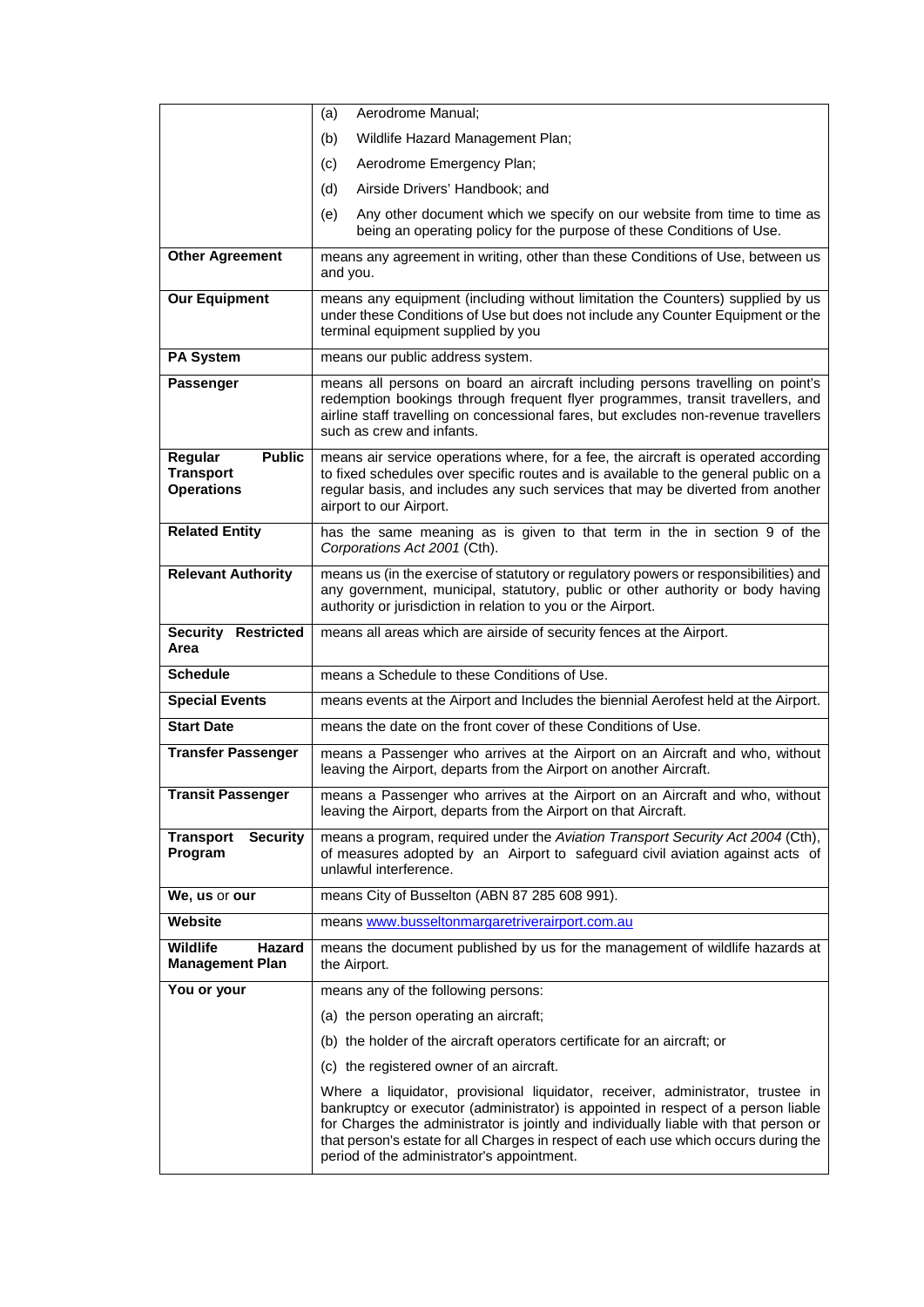#### **24.2** Interpretation

In these Conditions of Use, unless the contrary intention appears:

- (1) a party includes the party's successors and assigns;
- (2) any thing includes part of that thing;
- (3) persons include companies, associations, firms, authorities and bodies corporate;
- (4) gender includes all other genders;
- (5) a reference to a document includes the document as changed or replaced from time to time;
- (6) currencies mean Australian currencies;
- (7) a party, where the party is more than one person, means all of them together and each of them separately;
- (8) a clause or schedule or recital or appendix refers to a clause or schedule or recital or appendix in these Conditions of Use, unless otherwise specified;
- (9) statute, regulation, code or standard includes a reference to it as amended or replaced from time to time; and
- (10) a day refers to the period commencing at midnight and ending 24 hours later;
- (11) invalidity of any provision of the Conditions of Use must not affect the validity of any other provision except to the extent made necessary by the invalidity;
- (12) the singular includes the plural and the other way around;
- (13) headings do not affect the meaning of these Conditions of Use;
- (14) if a word or phrase is defined, any variation of that word or phrase has the same meaning to the extent possible;
- (15) a reference to 'a party' or 'parties' is a reference to a party or the parties to this Contract;
- (16) if anything to be done under the Conditions of Use falls on a day which is not a Business Day, then it must be done on the next Business Day;
- (17) where examples of a general term are given (whether or not using words such as 'includes' or 'including'), the use of the examples is without limitation to the general term and otherwise 'includes' or 'including' means includes or including without limitation;
- (18) time is to local time in Perth, Western Australia.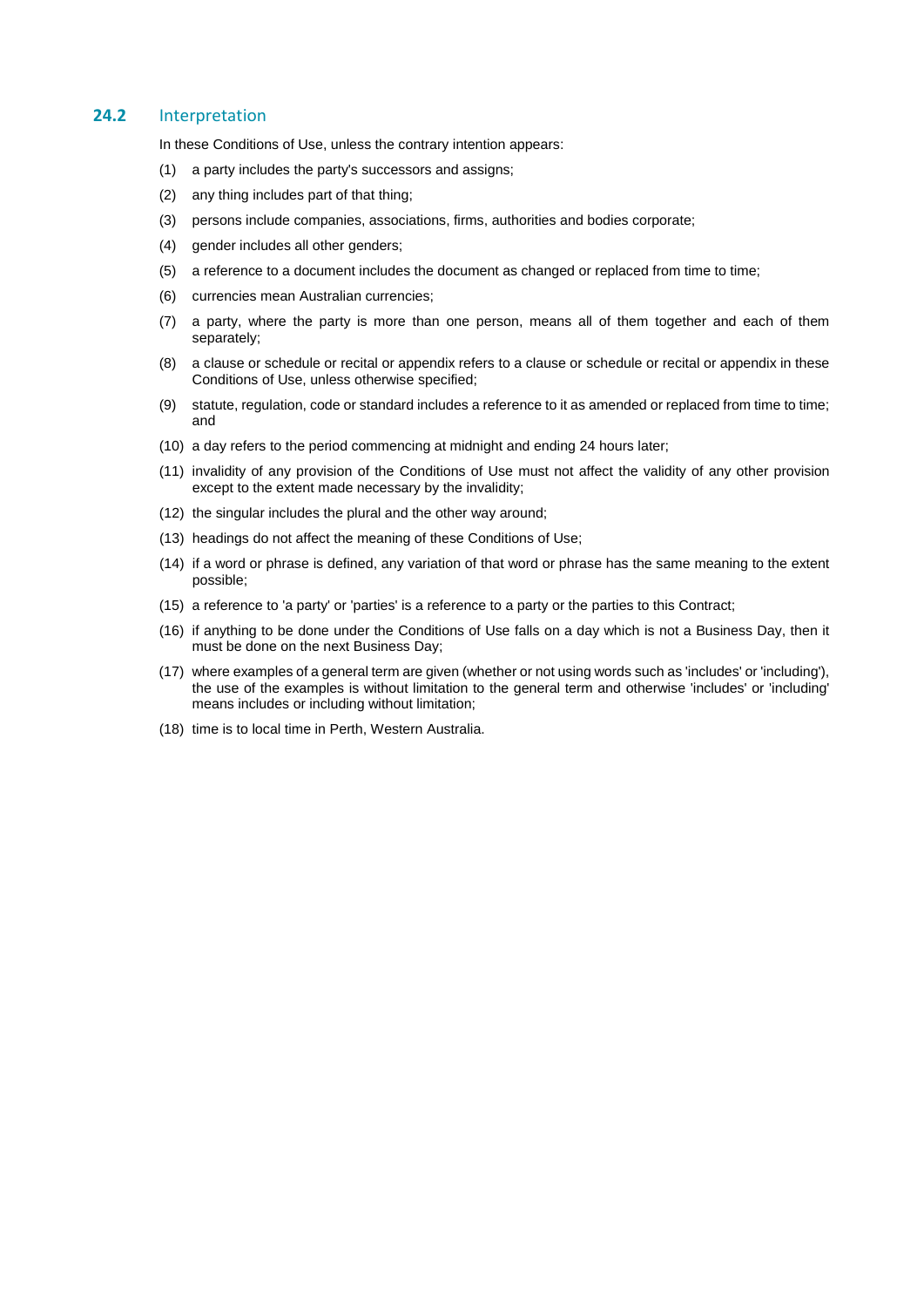## **Schedule 1 – Aviation Services**

## **1. Aircraft-related services and facilities**

Including the provision, maintenance and repair of:

- airside grounds, runways, taxiways and aprons;
- airfield lighting, airside roads and airside lighting;
- airside safety;
- aircraft parking;
- visual navigation aids.

## **2. Passenger related services and facilities**

Including the provision, maintenance and repair of:

- forward airline support area services;
- check-in and service desks;
- departure lounges and holding lounges;
- public areas in terminal including public amenities;
- toilets for passengers and staff;
- boarding gate desks;
- suitable access between aircraft apron and terminal buildings;
- security systems and services (CCTV);
- directional signage;
- flight information systems;
- emergency and public address systems;
- inwards and outwards baggage system including baggage make up areas and reclaim facilities.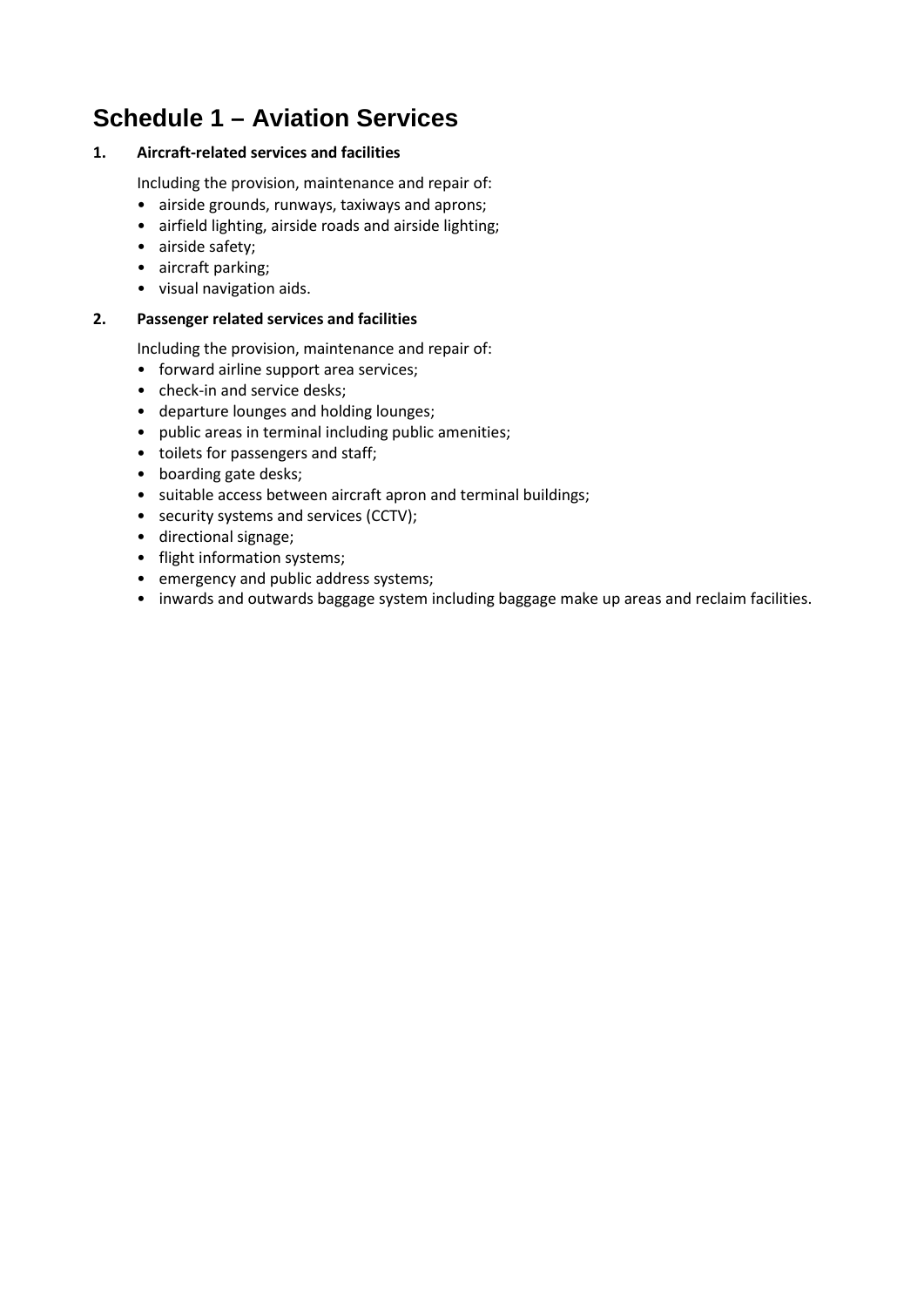## **Schedule 2 – Common User Conditions**

## **3. CHECK-IN, SERVICE AND OTHER COUNTERS**

## **3.1. Counters**

- (a) The check-in Counter area at the Airport terminal is equipped with:
	- (i) weighing scales; and
	- (ii) PA System.
- (b) We will allocate the Counter to you in accordance with any allocation rules as specified and defined in our licence agreements with each operator.
- (c) When you are occupying any check-in Counter, you may also occupy a service Counter.

## **3.2. User of Counters**

#### Cleanliness of Counters

You must leave each allocated Counter and the immediate area surrounding it in a tidy condition. You must remove your own equipment or stationery at the end of a period of use. Rubbish (including bag tags, used bag tags and bag tag backing paper) must be put into the bins provided and must not be dropped or left on conveyor belts. If you do not comply with these requirements to our reasonable satisfaction, we will clean the Counter and surrounding area at your cost.

#### Security of Counter

You must take all reasonable precautions when using each allocated Counter to prevent unauthorised entry into the Counter area and the BHS.

#### Leaving a Counter

When leaving an allocated Counter, whether temporarily or at the end of your use, you must leave each Counter in a secure condition. Your last employee or agent at a Counter must ensure that the baggage system is switched off, that all your Counters are logged off, and that security barriers over the weigh scale and between the Counters are closed.

## **3.3. Ownership of Counter Position Equipment**

#### Owner of Counter Equipment

The Counter Equipment, other than Our Equipment and other equipment we own, remains the property of the owner of that equipment or the person entitled to ownership of that equipment under any agreement to the contrary between the airline and the supplier.

#### Other Equipment We Own

The Counters and other equipment provided by us remain our property.

No Parting with Possession of Equipment We Own

You must not part with possession or control of Our Equipment unless we ask you to in writing.

## **4. BAGGAGE HANDLING SYSTEM (BHS) CONDITIONS**

## **4.1. BHS Equipment**

We will provide the BHS for Domestic and International operations, Regional Operations, Charter Operations and General Aviation Operations, and will allocate the same in accordance with licensing arrangements as appropriate.

## **5. DEPARTURE GATE COUNTER CONDITIONS**

## **5.1. Allocation of Departure/Arrival Equipment**

We will allocate the use of the Departure/Arrival Equipment to you in accordance with our allocation rules and these Conditions. The allocation of the specific locations will be in our absolute discretion.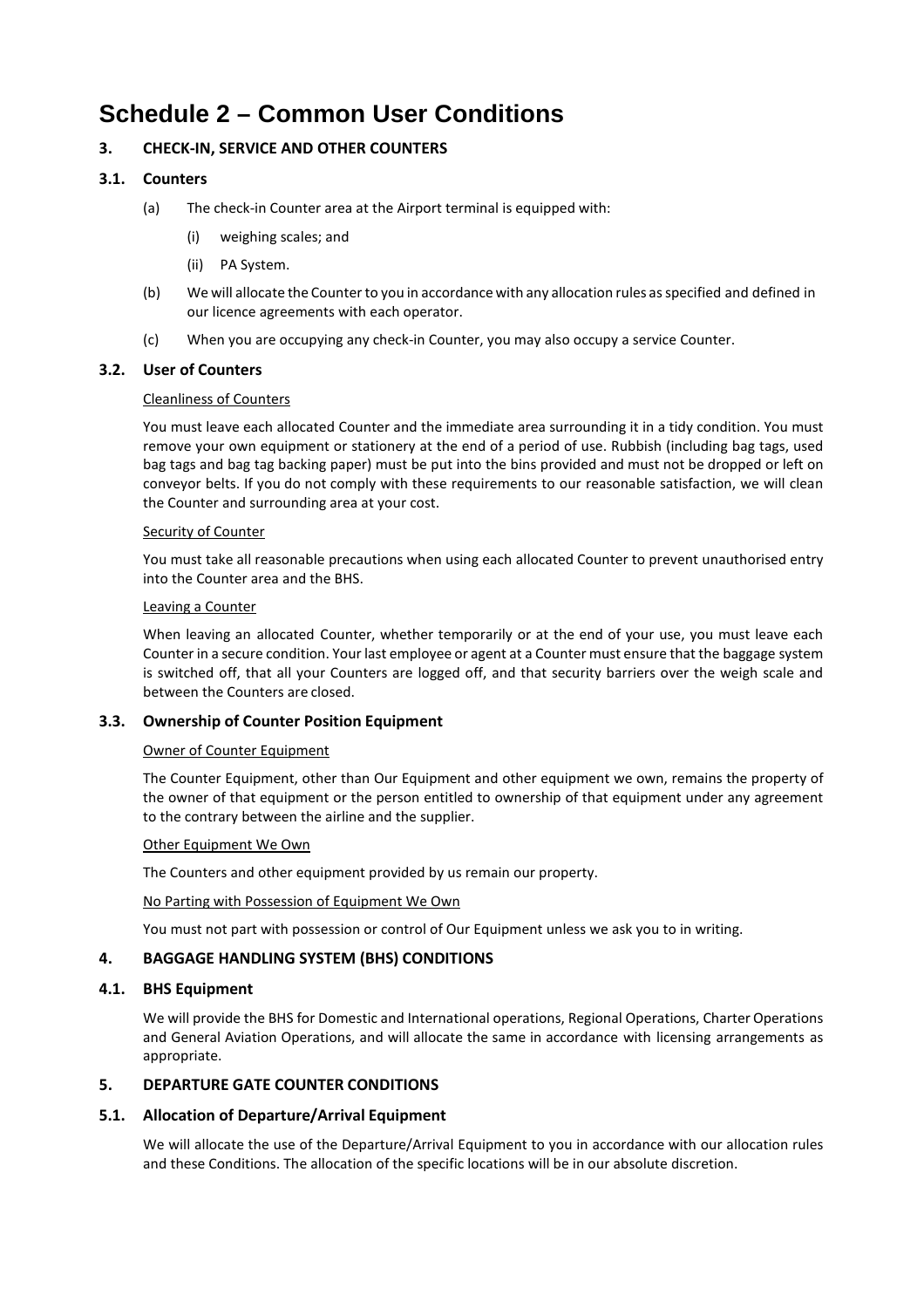## **5.2. Use of Departure/Arrival Equipment**

#### Care of Departure/Arrival Equipment

You must take proper care of the Departure/Arrival Equipment and follow our reasonable directions for its use.

#### Training of Your Personnel

You must ensure that your staff operating the Departure/Arrival Equipment are trained to operate it safely and in a manner to avoid damage to it, to other property and to persons.

#### Damage to Departure/Arrival Equipment

Except where there is a malfunction in the Departure/Arrival Equipment caused by our negligent act (and only to that extent), you indemnify us for any damage to the Departure/Arrival Equipment caused by your negligent act or omission in operating the Departure/Arrival Equipment or in conducting your activities at the Airport.

#### Cleaning of Departure/Arrival Equipment Areas

You must leave the area surrounding the Departure/Arrival Equipment in a tidy condition. If you do not, we will clean the area at your cost.

#### **6. FIDS AND PA SYSTEM CONDITIONS**

#### **6.1. FIDS**

We will provide the FIDS core system that provides the information display systems including the central database, the distribution system and the display devices in public areas.

#### **6.2. FIDS Information**

#### Accurate Information on FIDS

You must ensure that the information displayed on FIDS is current and accurate.

#### FIDS Information is Confidential

The information on FIDS is confidential information. You must not give any other airlines information on FIDS to anyone else without our prior written consent, other than information displayed in the public area.

#### Your Warranty in Relation to FIDS Information

- (a) The necessary data to generate your logo and other material in FIDS remains your property.
- (b) You warrant that you hold copyright in that logo and that your use of the logo and other material, does not breach anyone else's copyright or other intellectual property right.
- (c) We must not give that logo to anyone else without your written consent.

#### **6.3. Provision of Additional Aids**

We may install additional FIDS display panels to private areas nominated by you provided you pay an agreed amount to cover the cost of installing the connection and the cost of the display devices.

#### **6.4. PA System**

#### Providing a PA System

We will provide a PA system throughout the Airport terminal. You must comply with our reasonable directions concerning the Use of the PA system.

#### Your Use of the PA System

You must act reasonably in the use of the PA system and, without limitation, you must restrict your announcements to whatever is operationally required.

#### **7. GENERAL COMMON USER CONDITIONS**

#### **7.1. Repair and Maintenance**

#### Your Obligations

You must pay us for any repairs to, and maintenance of, the Common User Facilities or any other property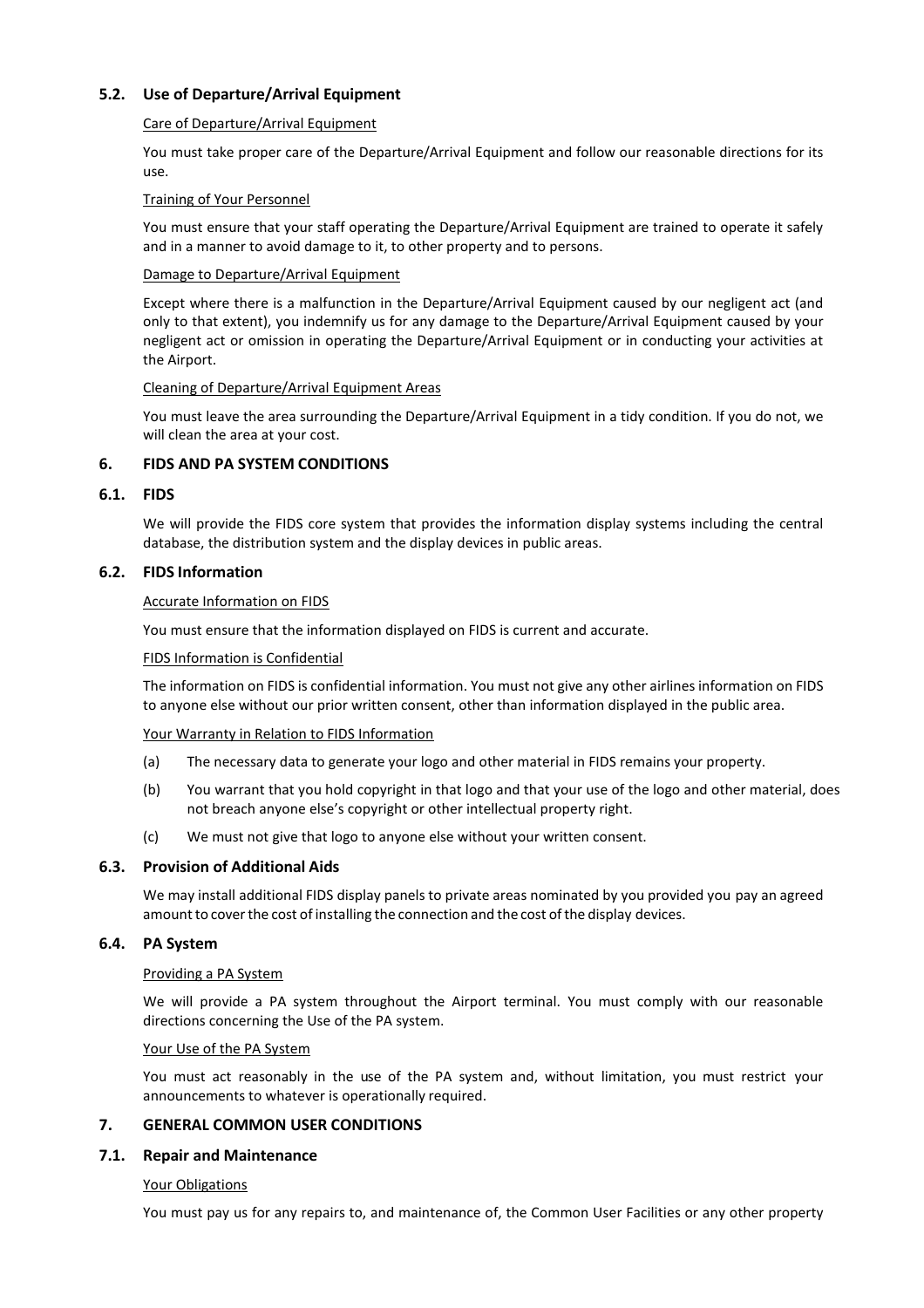caused by the neglect, misuse or damage by you, your employees, agents or contractors.

#### Our Obligations

We mustrepair and maintain the Common User Facilities at our own expense in circumstances other than set out in Common User Condition 5.2 above.

#### Responsibility for Employees and Agents

You are responsible for the conduct of your employees and agents. You must ensure they observe these Common User Conditions and the Conditions of Use generally.

#### **7.2. Use of Our Equipment**

#### Proper Care

You must take proper care of Our Equipment and follow our reasonable directions for its use.

#### Repair of Our Equipment

You must tell us immediately if any of Our Equipment is not working or has been damaged. We will repair Our Equipment as quickly as practicable. You must not allow any person except our employees, contractors or agents to repair Our Equipment.

#### Access to Carry Out Repairs

You must give us reasonable access to inspect and to repair Our Equipment.

#### **7.3. Termination of Your Right to Use Counters and BHS**

- (a) We may terminate your right to use the Counters and the BHS immediately:
	- (i) by giving you written notice if you omit or fail to observe any of the Common User Conditions, and you do not remedy the breach within 14 days of receiving a written notice from us to do so; or
	- (ii) when you cease to conduct or provide regular passenger air services at our Airport.
- (b) If your right to use Counters and the BHS ceases, or if we have terminated your right, you must immediately pay to us any amounts outstanding for Charges payable under the Conditions of Use, which includes Charges payable under the Common User Conditions.

#### **7.4. Handling Agents**

#### No Inconsistent Agreements with Handling Agents

Where you have an agreement with a handling agent, the terms of that agreement must not be inconsistent with any of the Common User Conditions.

#### Handling agent to know about these Conditions

You must inform the handling agent of your obligations under the Common User Conditions.

#### Invoicing the Charges

We may send our invoices for the Charges payable under these Common User Conditions or the Conditions of Use generally directly to your handling agent. You acknowledge that despite this you are the person responsible for payment of the Charges in accordance with the terms of our invoice.

#### **7.5. Act, Regulations and Rules**

#### No interference from you

You must ensure that your employees, contractors and agents do nothing to prevent us from observing our obligations under all laws and indemnify us against any claim if they fail to do so.

#### Our rules

- (a) You agree that we can make, amend or replace rules from time to time for the day to day operation of the Airport and that will bind you.
- (b) You and your Associates must comply with those rules at all times.